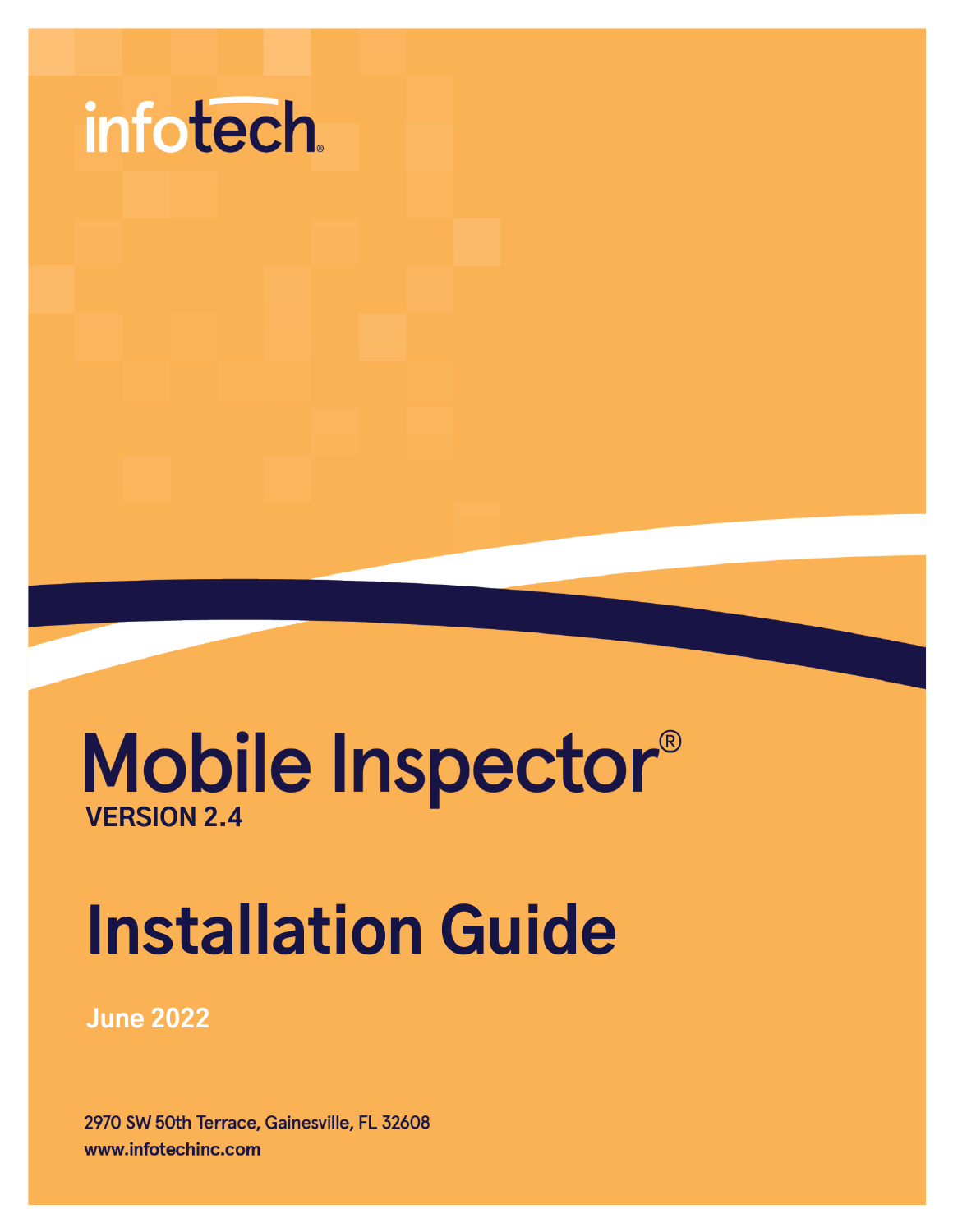This application © 2022 Info Tech, Inc., DBA Infotech. All rights reserved. SYNC is a trademark of Info Tech, Inc. Info Tech and Infotech are registered trademarks of Info Tech, Inc.

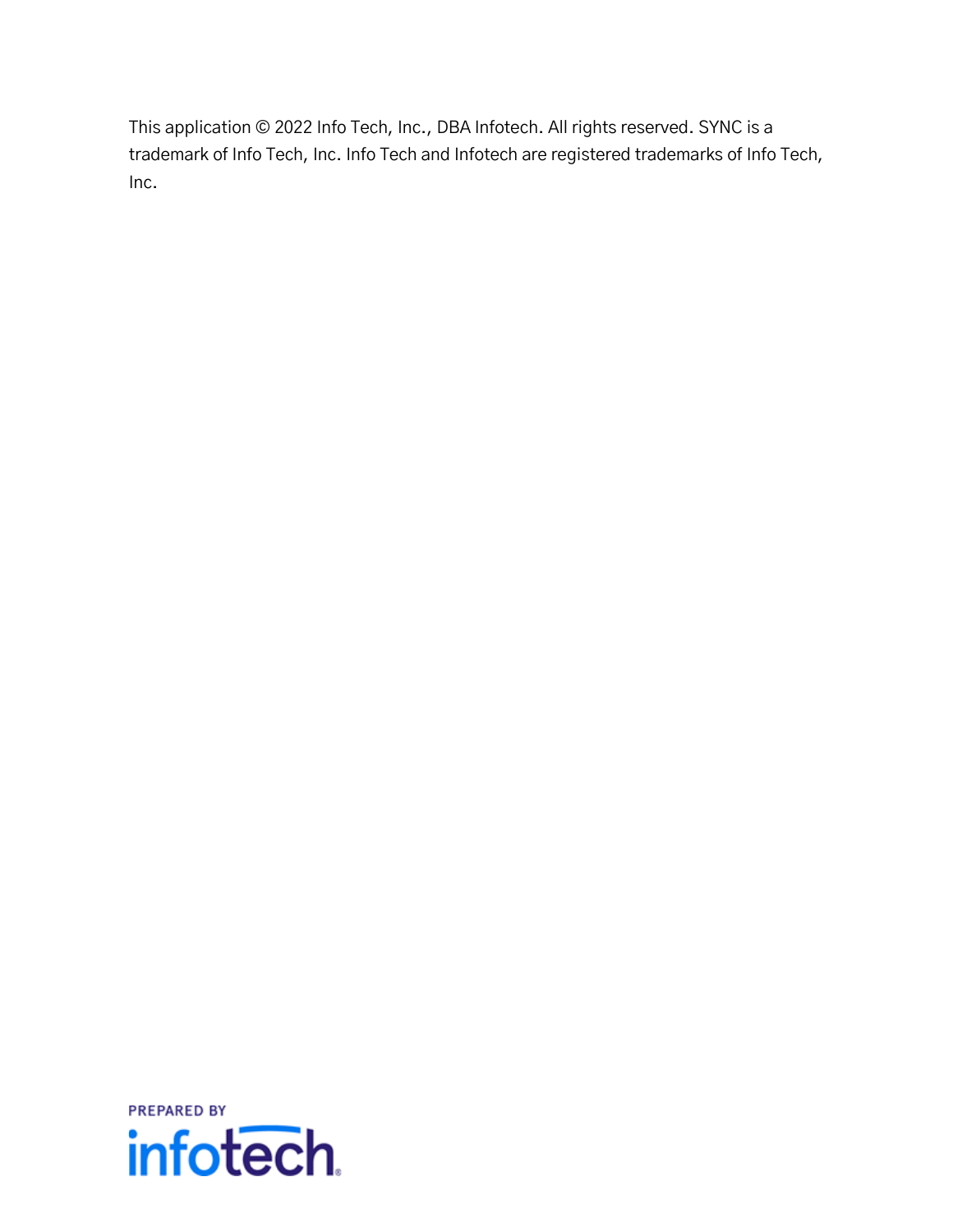### **Contents**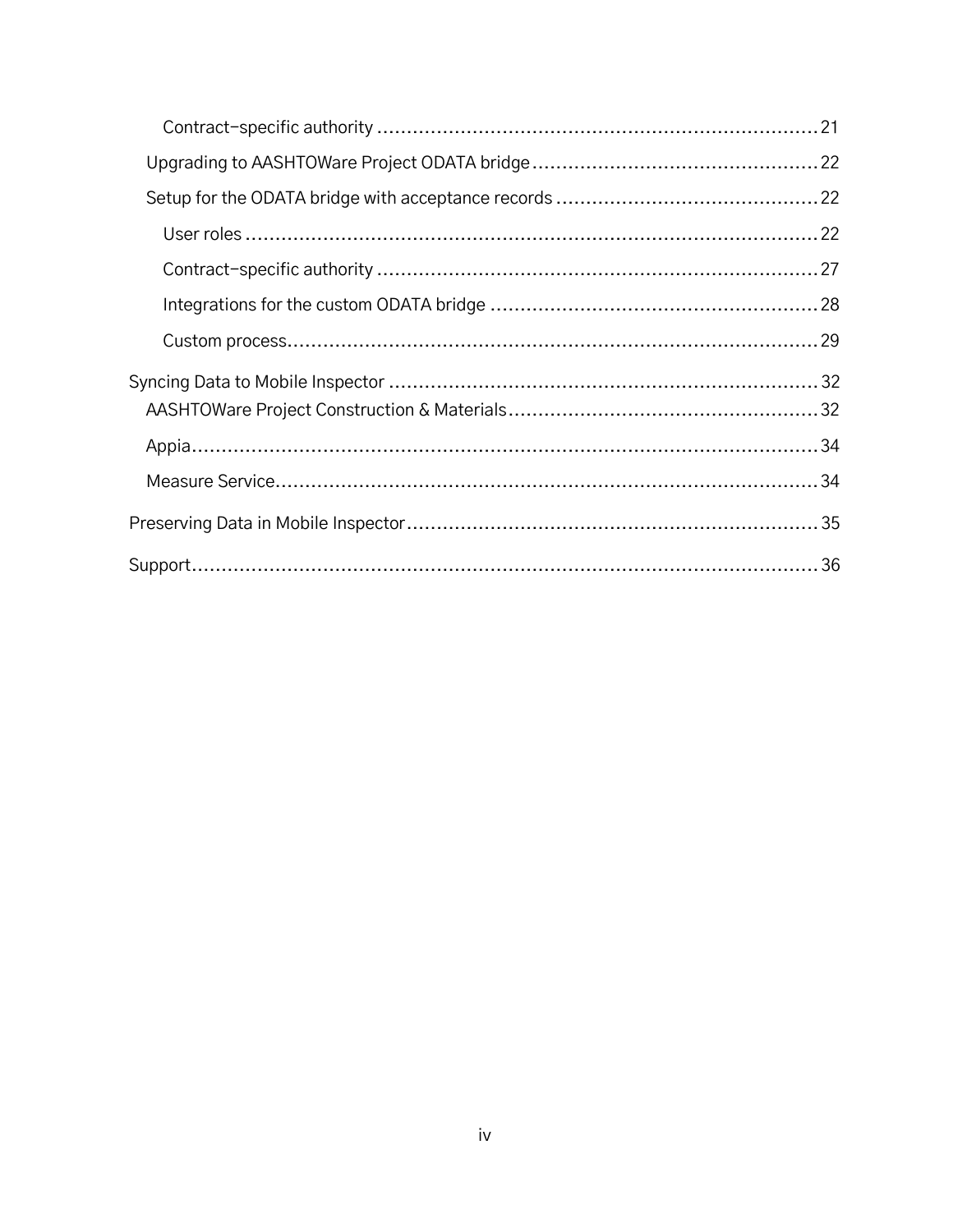### <span id="page-4-0"></span>**Welcome**

Thank you for choosing Mobile Inspector® to aid in your field inspection efforts. Mobile Inspector is a progressive web application (PWA), or web app, that allows inspectors to collect information required for a daily work report, including item progress, contractor workforce, photos, and site conditions. This installation guide is intended to help system administrators work with field personnel to install Mobile Inspector on devices used for field sampling support.

Featured upgrades include:

- **+** Compatibility with more products
- **+** Measure Service feature
- **+** A custom ODATA bridge process that allows the AASHTOWare Project Construction & Materials™ acceptance record functionality to work with Mobile Inspector.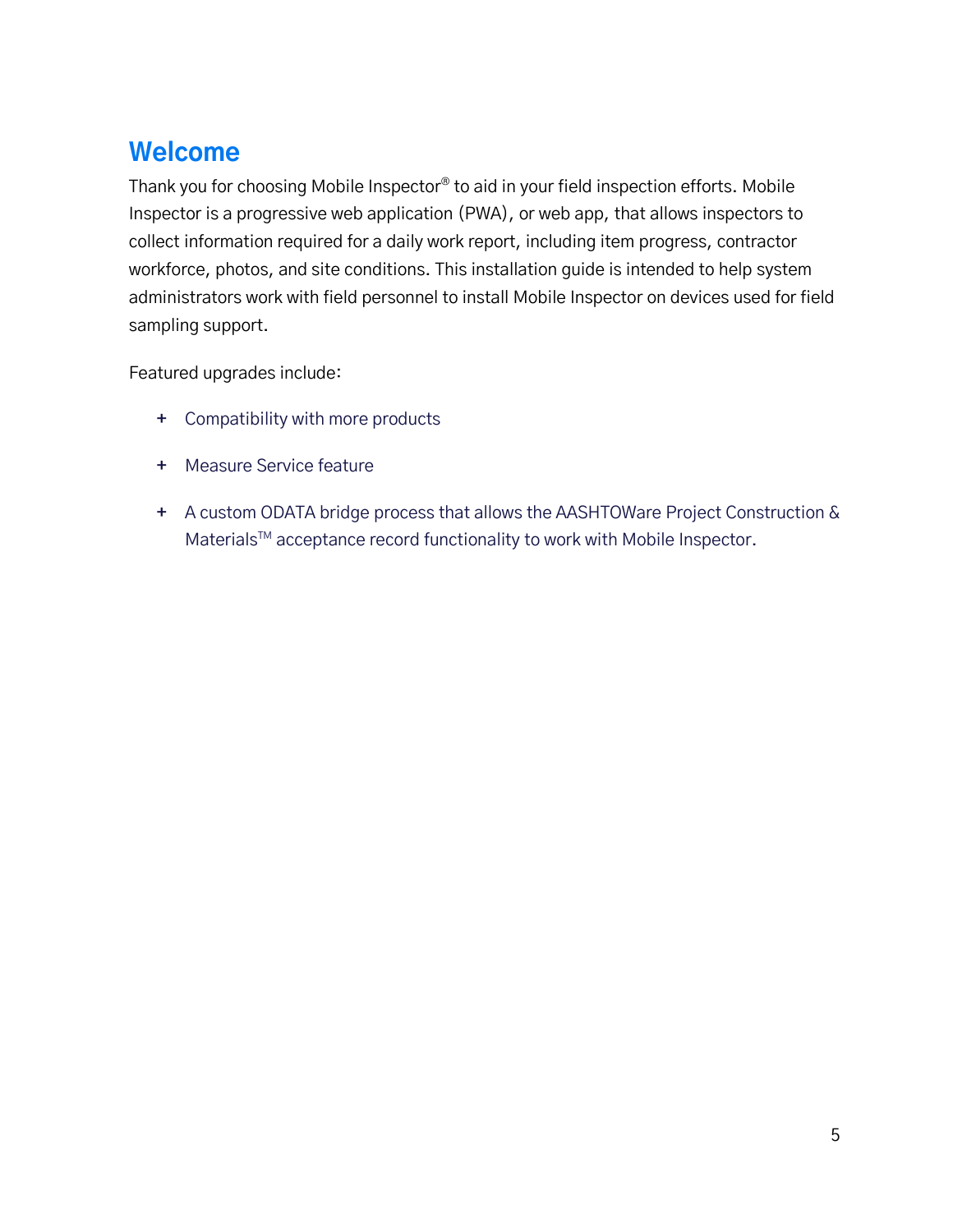### <span id="page-5-0"></span>**Compatible Products**

- **+** AASHTOWare Project Construction & Materials TM
- **+** AASHTOWare Project FieldManager TM
- **+** AASHTOWare Project SiteManager TM
- **+** Appia®

#### **Third-Party GPS Data Collection Software**

The Measure Service feature allows users to import measurement data directly from a thirdparty application into a Mobile Inspector report. Measure Service currently works with the following third-party software:

**+** Trimble Access

For instructions on how to implement Measure Service, see the [Measure Service](#page-33-1) section of this document, under Syncing data to Mobile Inspector.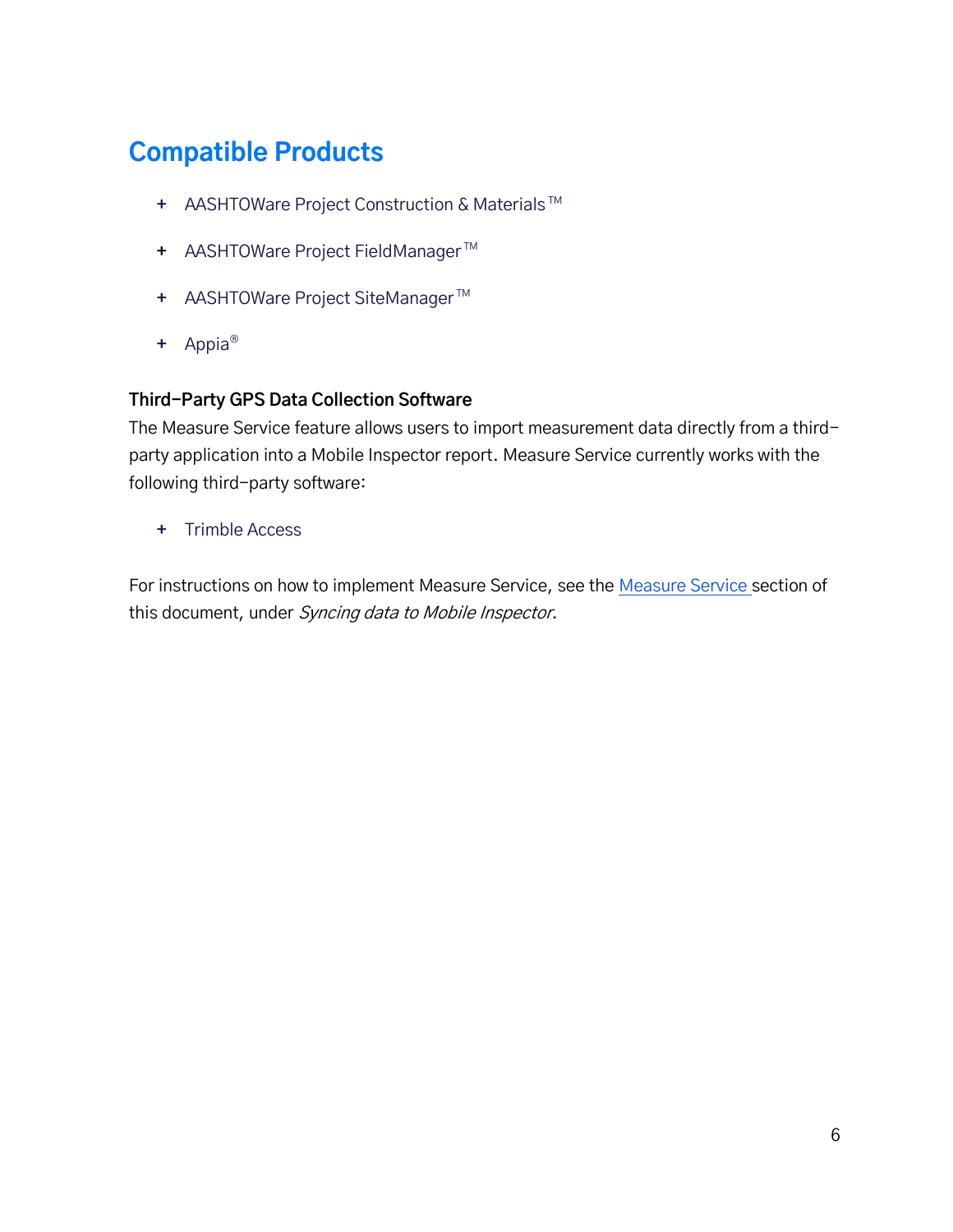### <span id="page-6-0"></span>**System Requirements**

### <span id="page-6-1"></span>**AASHTOWare Project Construction & Materials**

Mobile Inspector works with AASHTOWare Project Construction & Materials 4.1.2 Revision 035 or later and requires SYNC $^{TM}$ .

#### <span id="page-6-2"></span>**Without acceptance records**

To use Mobile Inspector without acceptance record functionality, AASHTOWare Project Construction & Materials 4.1.2 Revision 035 or later is required. Acceptance record functionality is not required to take advantage of the updated Mobile Inspector features. If you are upgrading from the Mobile Inspector app to Mobile Inspector PWA, you will not need to change the app name that is associated to your device ID.

#### <span id="page-6-3"></span>**With acceptance records**

To use Mobile Inspector with acceptance record functionality, AASHTOWare Project Construction & Materials 4.3.1 Revision 026 or later is required as well as the custom ODATA bridge process.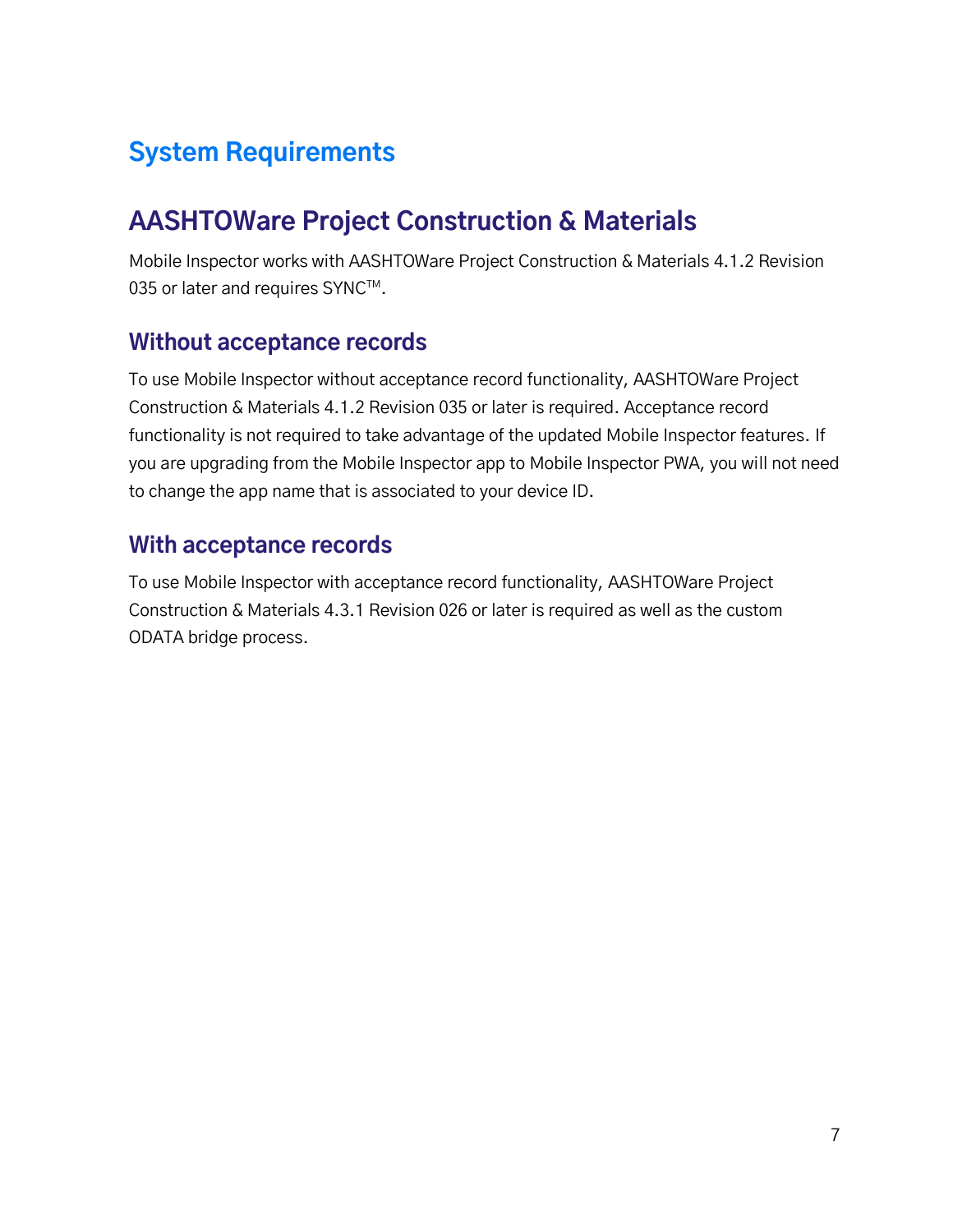### <span id="page-7-0"></span>**App version compatibility chart**

| <b>App Version</b> | <b>Process Name</b>     | <b>AASHTOWare</b><br>Project<br><b>Construction &amp;</b><br><b>Materials</b><br><b>Version</b> | <b>Bridge Version</b> | <b>Acceptance</b><br><b>Record</b><br><b>Functionality</b> |
|--------------------|-------------------------|-------------------------------------------------------------------------------------------------|-----------------------|------------------------------------------------------------|
| <b>Mobile</b>      | <b>Bridge to Mobile</b> | 4.1 Patch $2 -$                                                                                 | AASHTOWare            | <b>No</b>                                                  |
| Inspector          | Inspector (base)        | 4.4                                                                                             | Project Bridge        |                                                            |
| (PWA)              |                         |                                                                                                 |                       |                                                            |
| <b>Mobile</b>      | <b>ODATA Bridge to</b>  | 4.3 Patch $1 -$                                                                                 | AASHTOWare            | Yes                                                        |
| Inspector          | Mobile Inspector        | 4.4                                                                                             | Project ODATA         |                                                            |
| (PWA)              | 2 (custom)              |                                                                                                 | Bridge 1.0            |                                                            |
| <b>Mobile</b>      | ODATA Bridge to         | 4.5                                                                                             | AASHTOWare            | Yes                                                        |
| Inspector          | Mobile Inspector        |                                                                                                 | Project ODATA         |                                                            |
| (PWA)              | 2 (custom)              |                                                                                                 | Bridge 2.0            |                                                            |
| <b>Mobile</b>      | <b>ODATA Bridge to</b>  | 4.6                                                                                             | AASHTOWare            | Yes                                                        |
| Inspector          | Mobile Inspector        |                                                                                                 | Project ODATA         |                                                            |
| (PWA)              | 2 (custom)              |                                                                                                 | Bridge 2.1            |                                                            |
| <b>Mobile</b>      | ODATA Bridge to         | 4.7                                                                                             | AASHTOWare            | Yes                                                        |
| Inspector          | Mobile Inspector        |                                                                                                 | Project ODATA         |                                                            |
| (PWA)              | 2 (custom)              |                                                                                                 | Bridge 3.0            |                                                            |

**Table 1: Application compatibility**

**Note**: AASHTOWare Project ODATA Bridge requires users to use ODATA v3.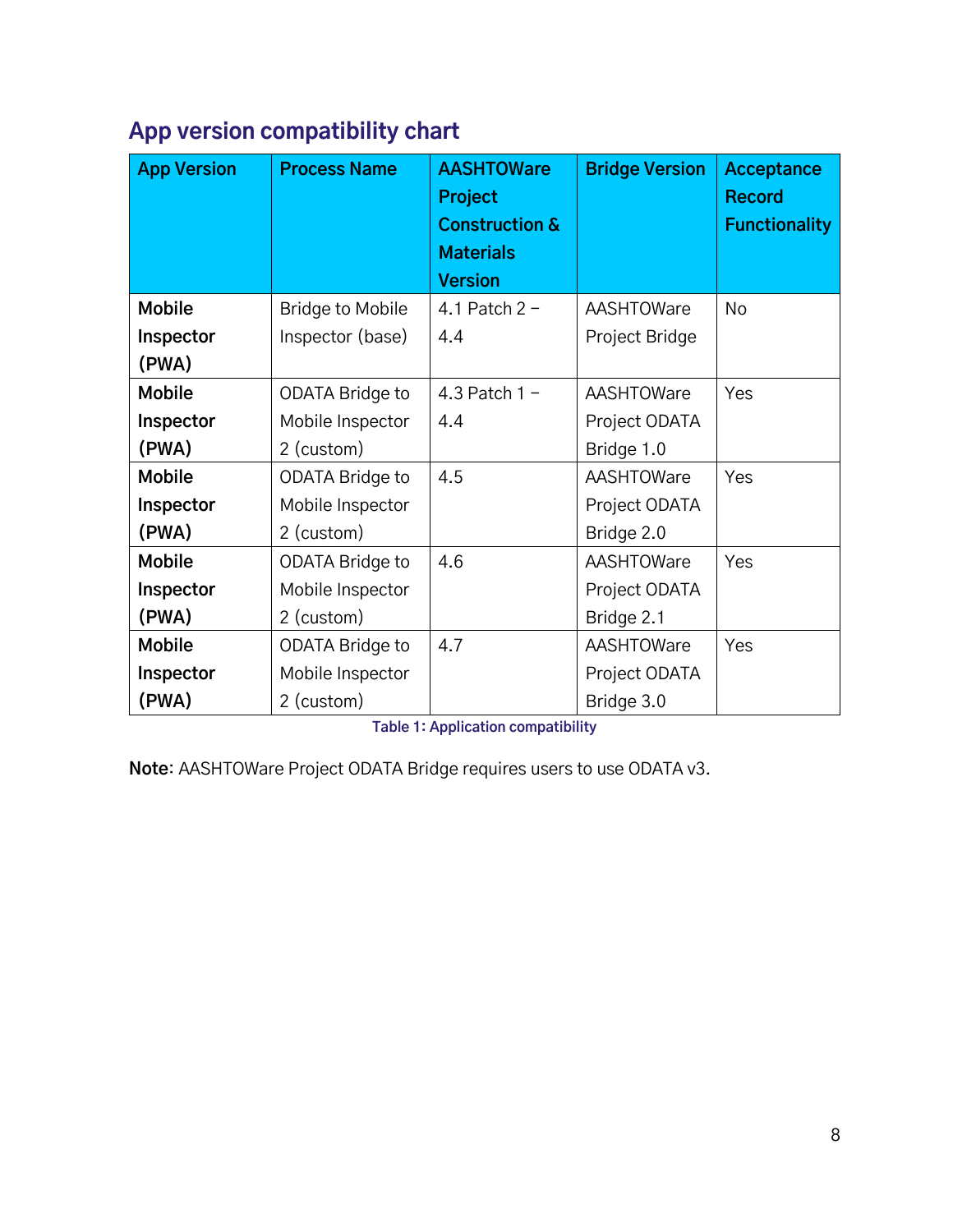### <span id="page-8-0"></span>**AASHTOWare Project FieldManager**

Mobile Inspector works with AASHTOWare Project FieldManager given the following system requirements:

**+** FieldManager Bridge 1.8.0.0

For instructions about how to implement Mobile Inspector with FieldManager, see:

- **+** Interfacing with Infotech Mobile Inspector in the AASHTOWare Project FieldManager User's Guide. This guide is located in your AASHTOWare Project FieldManager installation package.
- **+** Managing Infotech Mobile Inspector within AASHTOWare Project FieldManager. This guide is located in your AASHTOWare Project FieldManager Bridge installation package.

### <span id="page-8-1"></span>**AASHTOWare Project SiteManager**

Mobile Inspector works with AASHTOWare Project SiteManager given the following system requirements:

- **+** Supported AASHTOWare Project SiteManager client
- **+** Microsoft .NET Framework 4.5
- **+** Preconfigured (32-bit ODBC) System DSN to SiteManager Database
- **+** AASHTOWare Project SiteManager Bridge 1.7.0.0

For instructions on how to implement Mobile Inspector with AASHTOWare Project SiteManager, see the AASHTOWare Project SiteManager Bridge Installation Guide. This guide is located in your SiteManager Bridge installation package.

### <span id="page-8-2"></span>**Appia**

Mobile Inspector works with all versions of Appia.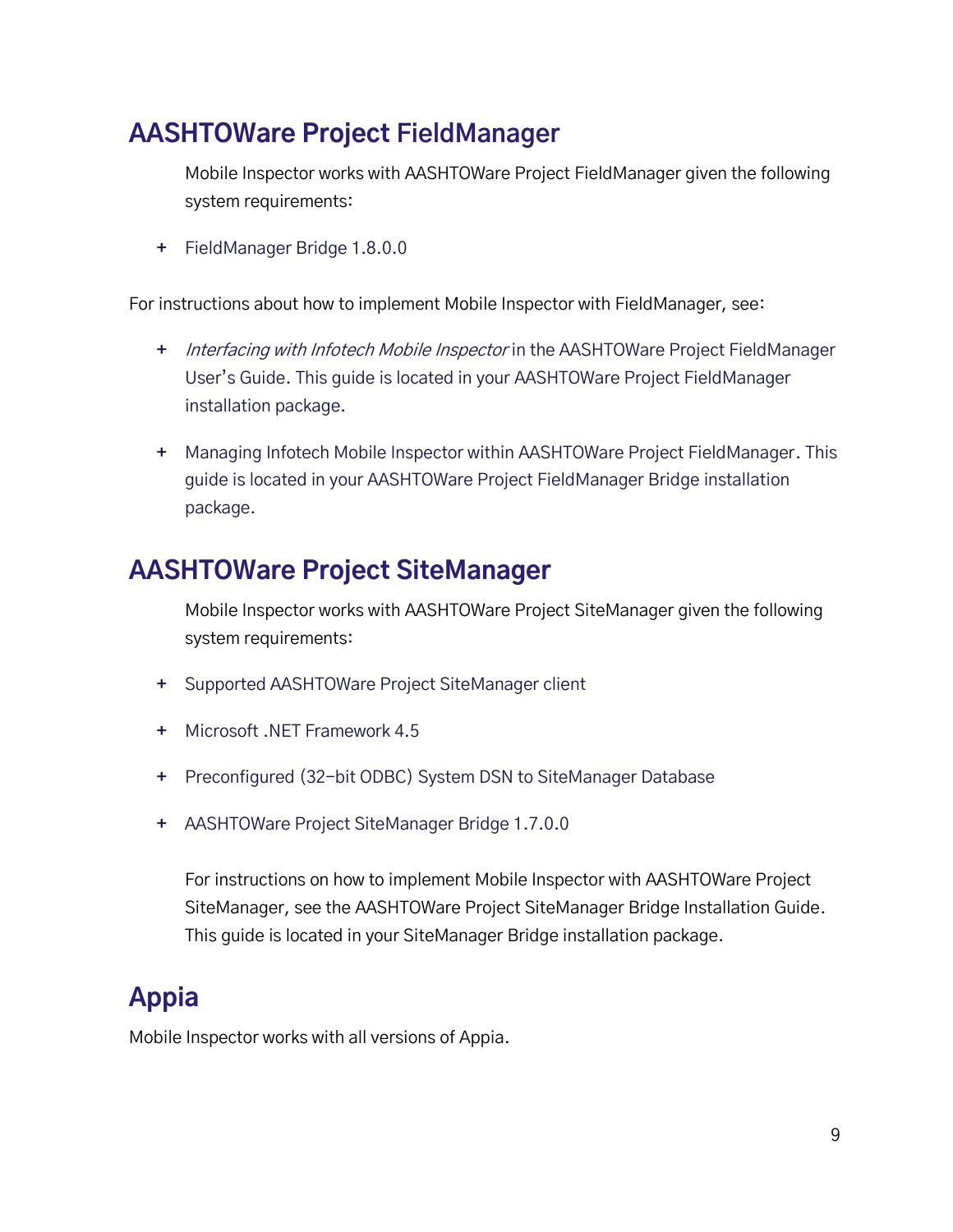### <span id="page-9-0"></span>**Device Requirements**

- **+** For an **Android device**, you will need to use Google Chrome version 79 or later.
- **+** For an **iOS device**, you will need to use Safari and have iOS 13.4 or later.
- **+** For a **Windows device**, you can use Google Chrome version 79 or later or Microsoft Edge version 81.0.416.68 or later.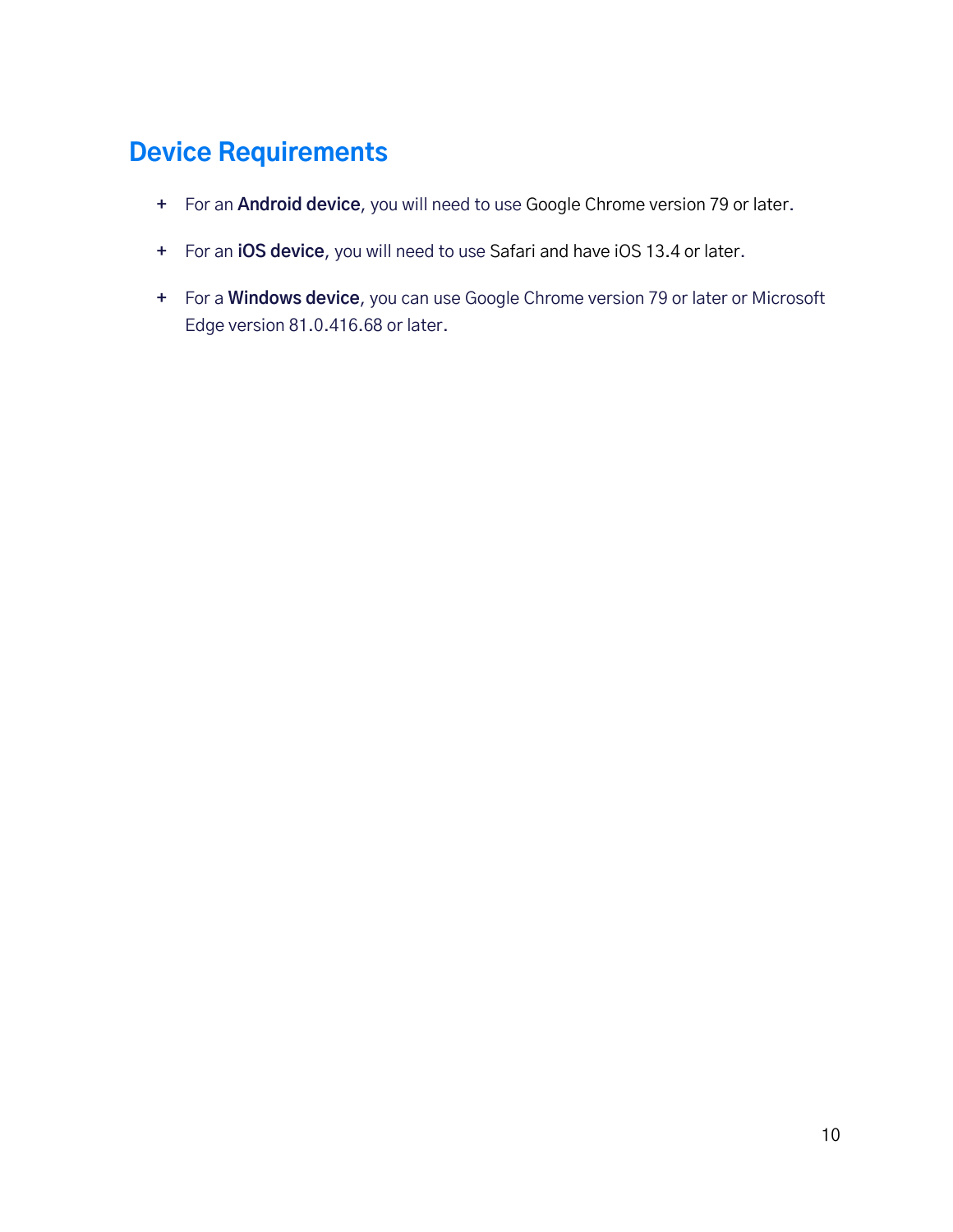### <span id="page-10-0"></span>**Installation**

After you've confirmed your system and devices are compatible, go to [https://mobileinspector.app.](https://mobileinspector.app/)

**Note:** Depending on your agency's policies, you may need to whitelist "mobileinspectorsync.infotechfl.com" and "\*.s3.amazonaws.com".

**CAUTION**: To ensure that no data is lost in the transition from Mobile Inspector (mobile app) to Mobile Inspector PWA (web app), make sure to submit all daily reports (DWRs) prior to ending use of the mobile app. Draft DWRs in the mobile app are NOT transferred to the web app. You must run the native Bridge to Mobile Inspector process after locking your reports in the mobile app to transfer them to AASHTOWare Project Construction & Materials via SYNC.

If you have users who need to upgrade from the Mobile Inspector app to the Mobile Inspector PWA, please refer to the Tips for Transitioning to Mobile Inspector PWA document located on [aashtowareproject.org](https://www.aashtowareproject.org/mobile-applications) and [infotechinc.com.](https://www.infotechinc.com/mobile-inspector) If you need product support, see th[e Support](#page-35-0) section of this document.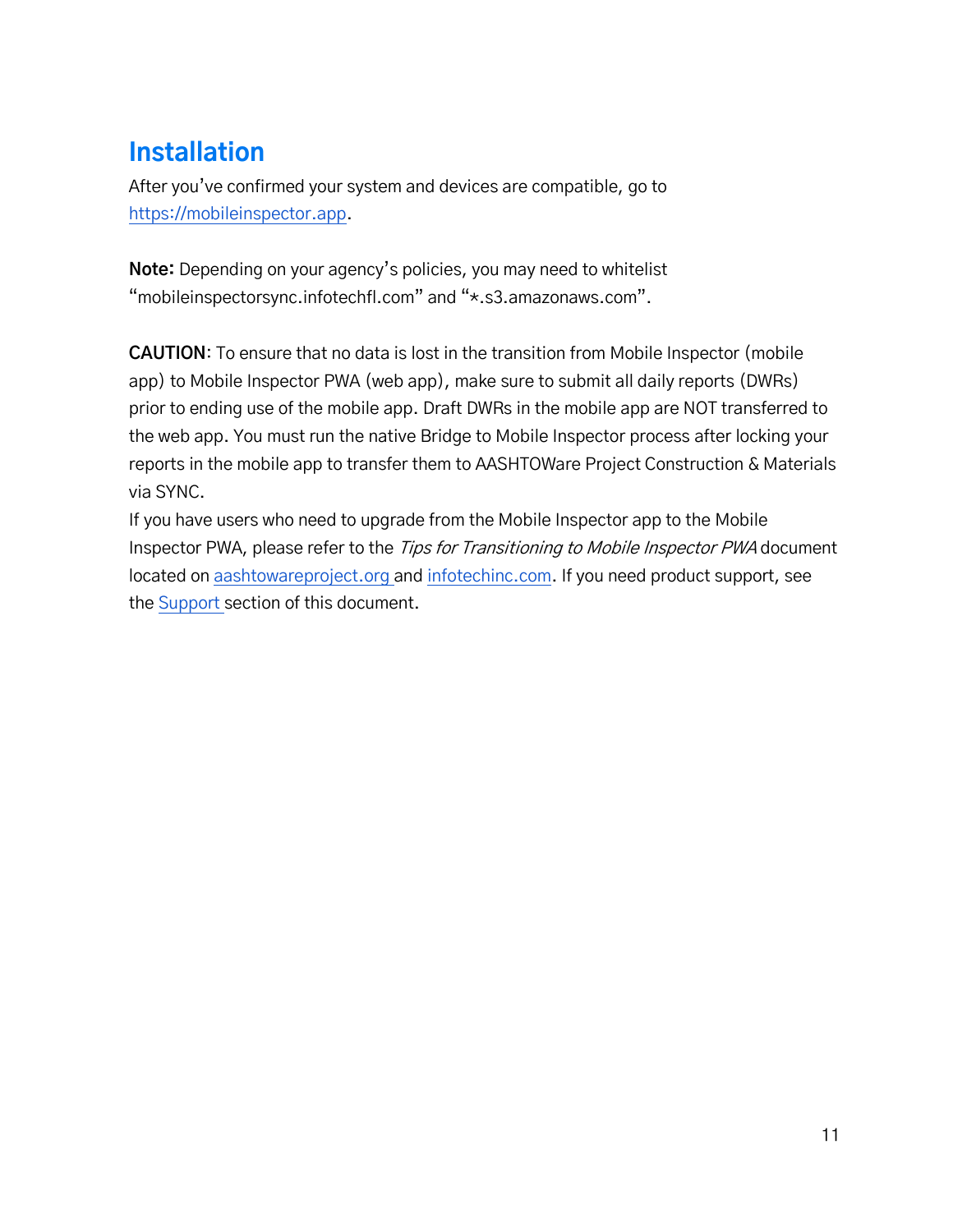### <span id="page-11-0"></span>**Docking**

After installation, dock the Mobile Inspector web app to your device's home screen. This step allows the web app to look and feel like a traditional mobile app.

### <span id="page-11-1"></span>**Docking for Android**

1. From Chrome, select the three vertical dots in the upper right corner of the page, then select **Add to Home screen**.



- 2. From the pop-up window, select **Add**.
	- a. If the page doesn't close automatically, it is safe to close it.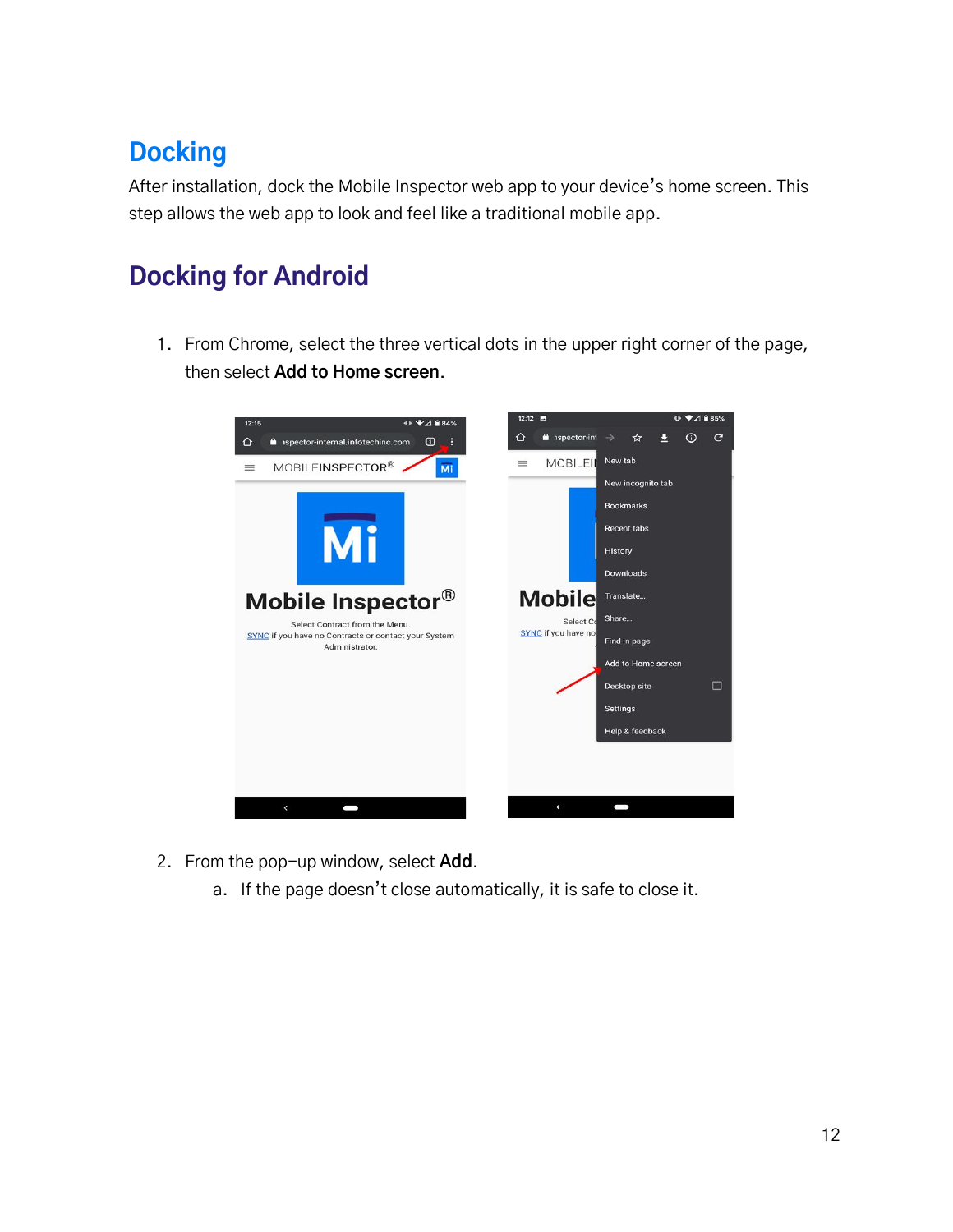

3. Navigate to your home screen. The **Mobile Inspector** icon will be visible.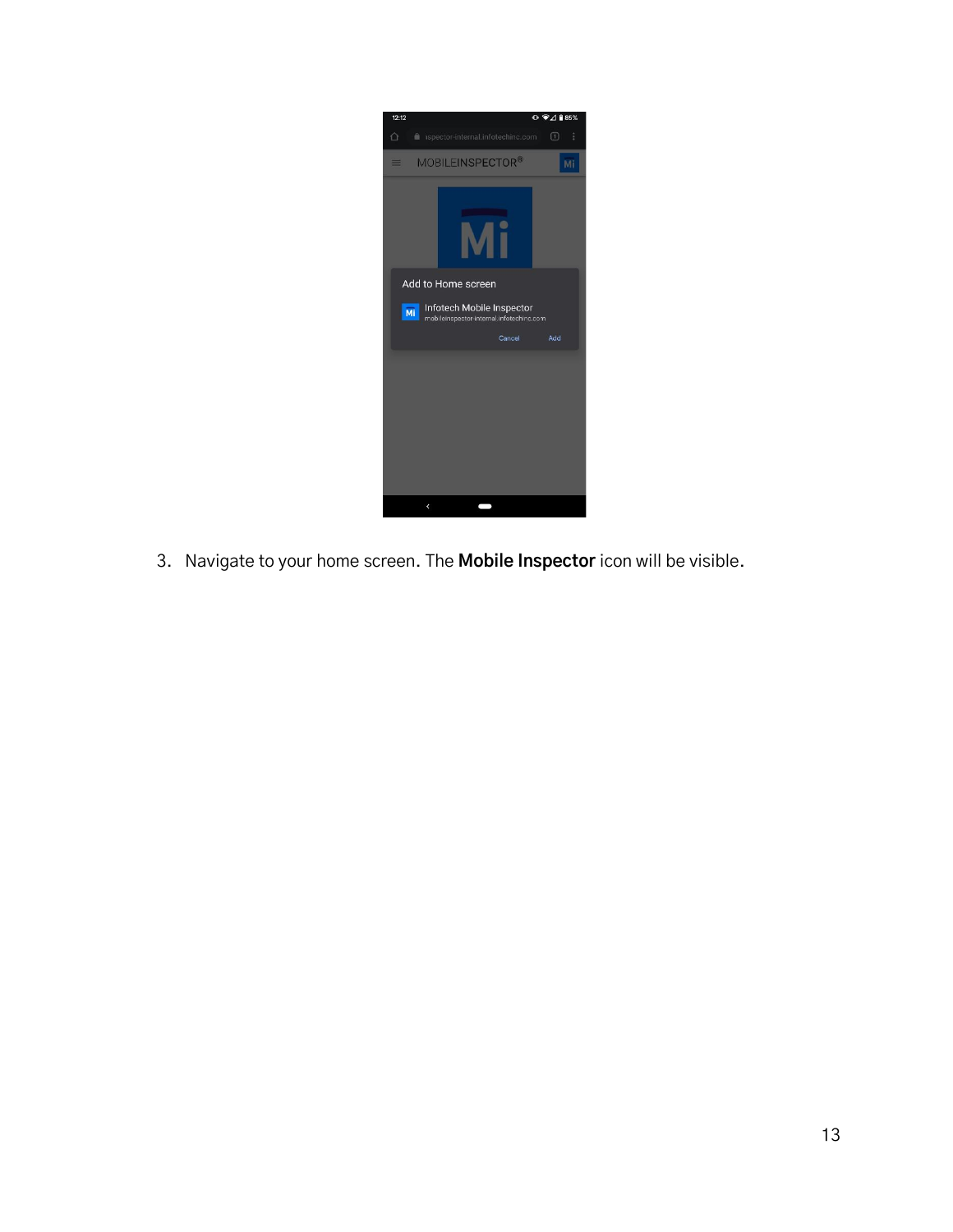### <span id="page-13-0"></span>**Docking for iOS**

You **MUST** dock the web app to your home screen before registering the device. This step is necessary to ensure data is retained properly.

1. From Safari, click the **Share** button, then select **Add to Home Screen**.



**Note**: If you don't immediately see **Add to Home Screen**, you might need to scroll vertically on newer iOS devices (shown in left image below) or horizontally on older iOS devices (shown in right image below) to locate this option.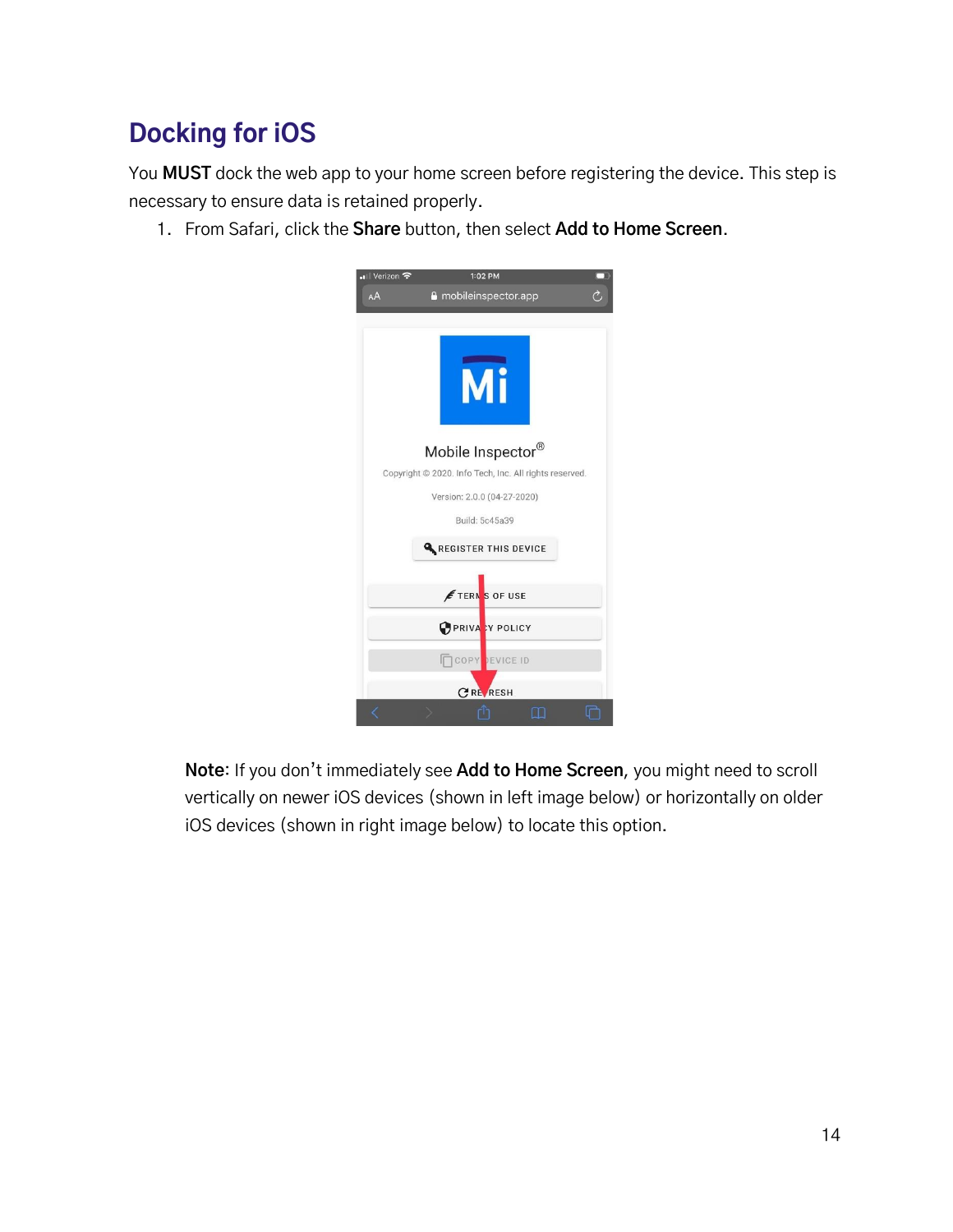

- 2. A prompt will ask you to confirm the app name. Edit the name if you'd like, then select **Add**.
	- a. The browser will close automatically.
- 3. Navigate to your home screen. The **Mobile Inspector** icon will be visible.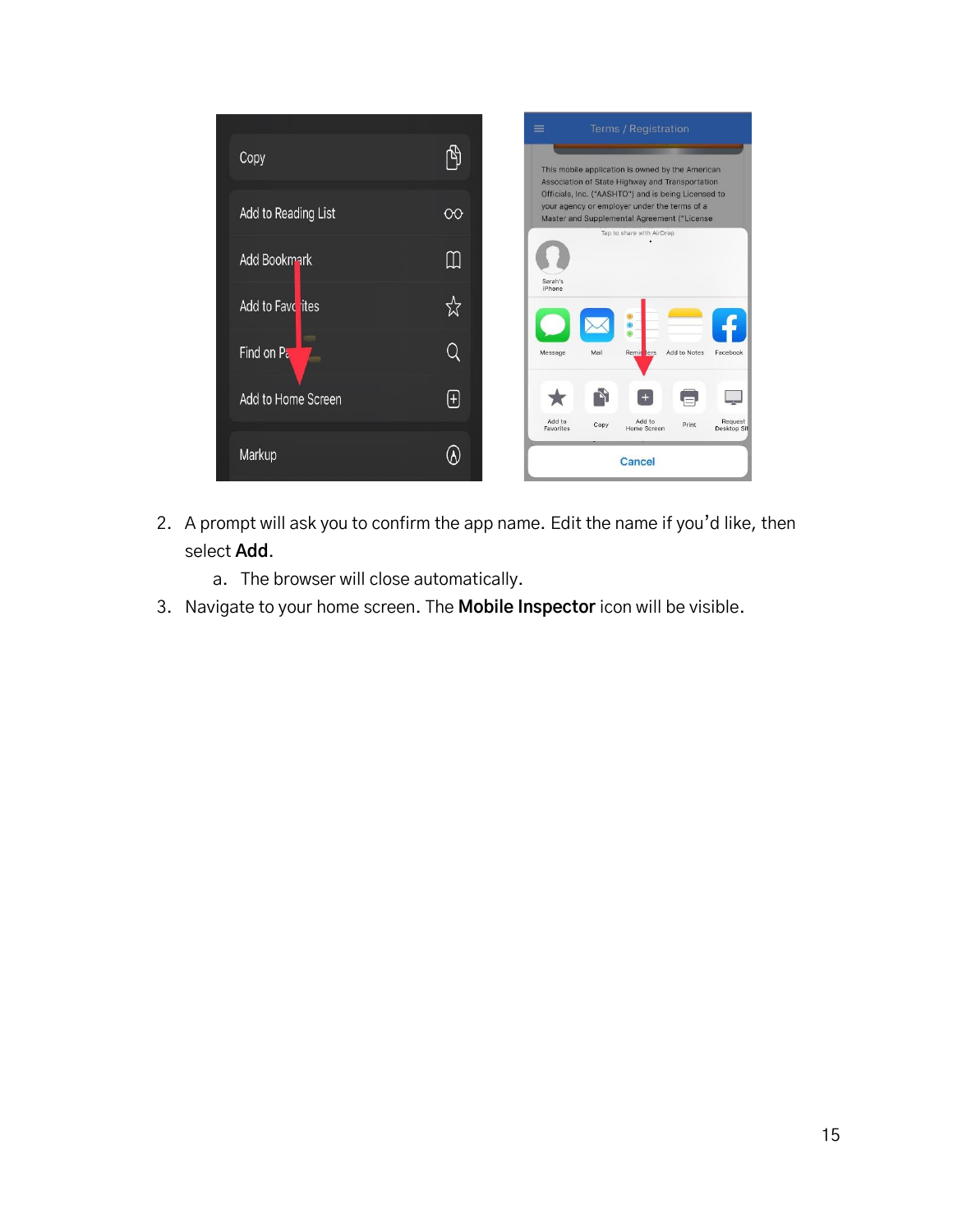### <span id="page-15-0"></span>**Docking for Windows**

### <span id="page-15-1"></span>**Docking for Microsoft Edge**

While Microsoft Edge is compatible with Mobile Inspector, it doesn't support docking to the home screen. The following instructions are for Chrome only.

- 1. From Microsoft Edge, select the three horizontal dots in the upper right corner of the page, then hover your mouse over **Apps**.
- 2. Select **Install Infotech Mobile Inspector**.
- 3. In the pop-up window, select **Install**.
- 4. In the Mobile Inspector pop-up window, select the **Create Desktop Shortcut**  checkbox, along with any other settings applicable to you.
- 5. Select **Allow**.
- 6. Navigate to your home screen. The **Mobile Inspector** icon will be visible.

### <span id="page-15-2"></span>**Docking for Chrome**

- 1. From Chrome, select the three vertical dots in the upper right corner of the page, then select **Install Infotech Mobile Inspector**.
- 2. From the pop-up window, select **Install**.
	- a. If the page doesn't close automatically, it's safe to close it.
- 3. Navigate to your home screen. The **Mobile Inspector** icon will be visible.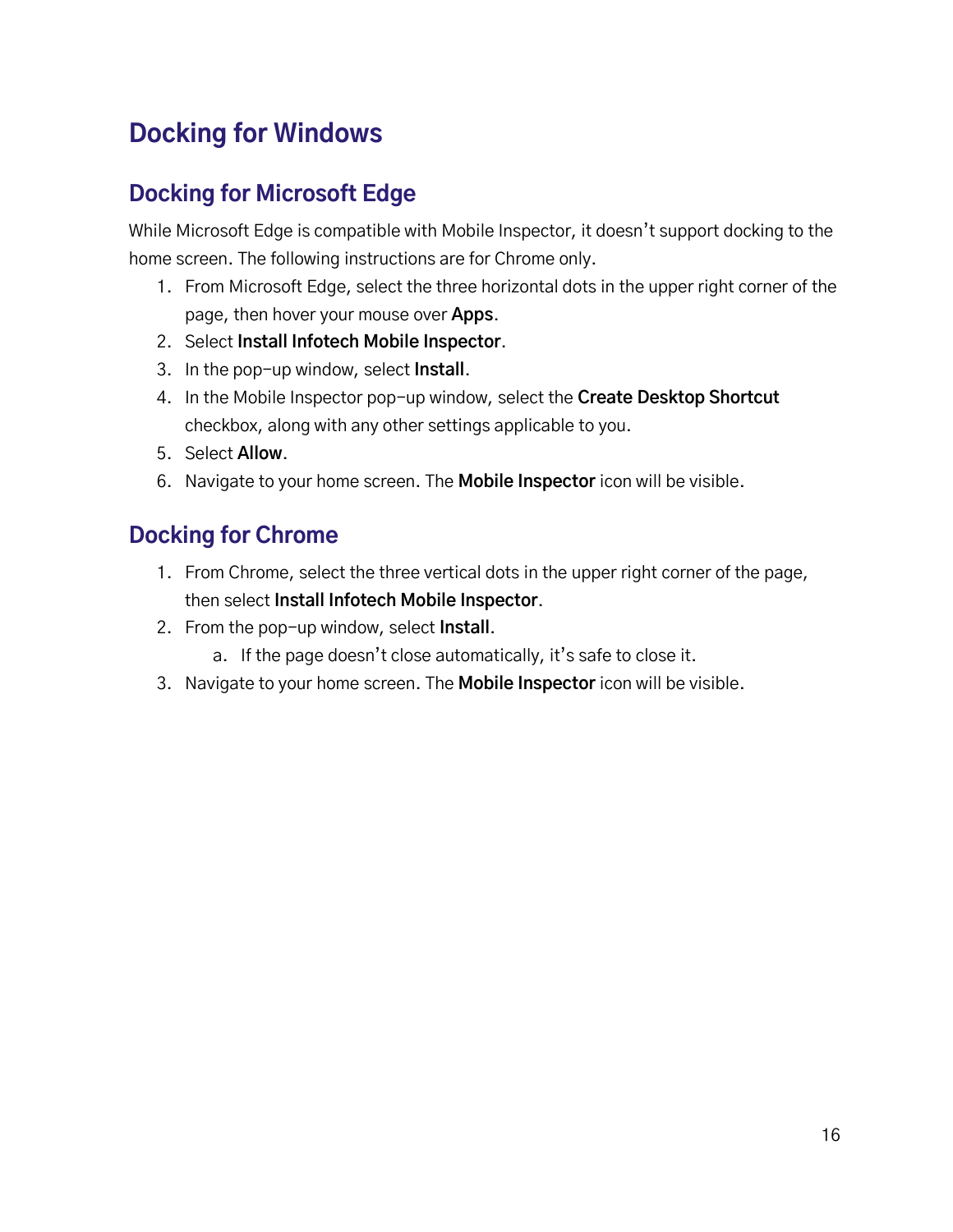### <span id="page-16-0"></span>**Device Registration**

After Mobile Inspector is installed, you will need to register your device so that the application can pass data to your construction management system (CMS), such as AASHTOWare Project Construction & Materials or Appia. This is done through a device ID, which a system administrator will need to associate for each user.

**Note**: The Terms of Use must be accepted before the device can be registered.

**CAUTION**: Do not uninstall the app in order to troubleshoot an issue. This can cause unintended consequences, particularly with device IDs and associated data. For more information, see th[e Preserving Data in Mobile Inspector](#page-34-0) section of this document. If you need product support, see the [Support](#page-35-0) section.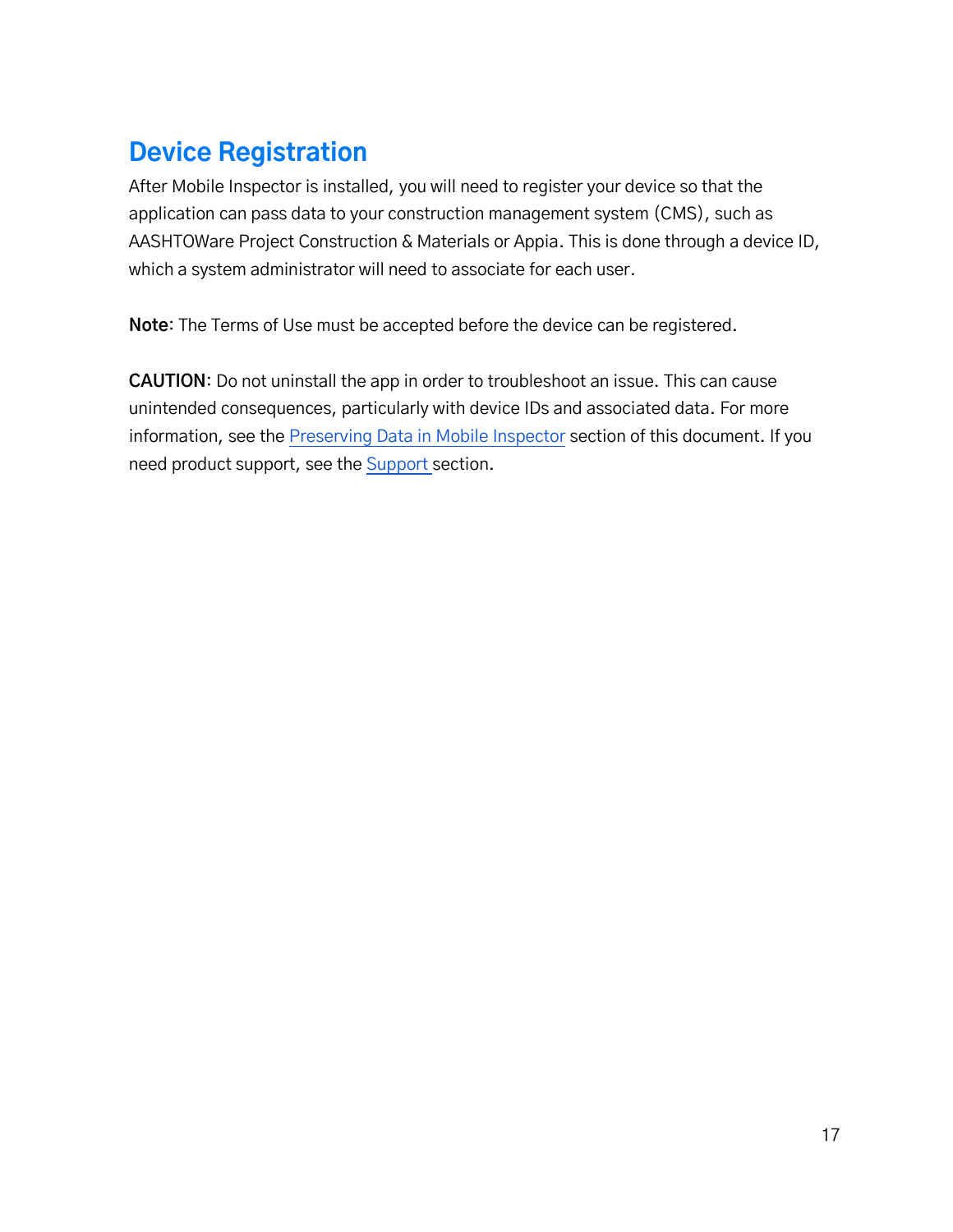### <span id="page-17-0"></span>**AASHTOWare Project Construction & Materials**

- 1. From the Mobile Inspector home page, select Register This Device. The application will automatically assign a unique device ID.
- 2. Select Copy Device ID to save the ID to your clipboard.
- 3. Open AASHTOWare Project Construction & Materials.
- 4. Navigate to the User Summary page for the user you want to register.
	- a. Home > System Administration > User > User Summary > Devices

| User Summary              |                                                                |                                              |                              |                                         |                          |
|---------------------------|----------------------------------------------------------------|----------------------------------------------|------------------------------|-----------------------------------------|--------------------------|
| ▼ Person: ADMIN User      |                                                                |                                              |                              |                                         | Save $\bullet$ $\bullet$ |
| General                   |                                                                |                                              |                              |                                         |                          |
| <b>User Roles</b>         | Q Type search criteria or press Enter<br>$\boldsymbol{\sigma}$ | Advanced Showing 1 of 1                      |                              |                                         |                          |
| <b>Contract Authority</b> | New                                                            |                                              |                              | 0 added 0 marked for deletion 0 changed |                          |
| <b>Source Authority</b>   |                                                                |                                              |                              |                                         |                          |
| <b>Devices</b>            | Device ID* *                                                   | App Name $\star$ $\star$                     | <b>Description ▼</b>         | <b>Last Used</b>                        |                          |
|                           | LJFHKF                                                         | Mobile Inspector PWA<br>$\blacktriangledown$ | <b>Custom Process Bridge</b> | $^{\circ}$                              |                          |
|                           |                                                                |                                              |                              |                                         |                          |

- 5. On the Devices tab, select New.
	- a. In the Device ID field, paste the ID that you previously saved to your clipboard.
	- b. In the **App Name** field,
		- i. If your agency is using the native Bridge to Mobile Inspector(base) without acceptance record functionality, select **Mobile Inspector** from the drop-down menu.
		- ii. If your agency is using the ODATA Bridge to Mobile Inspector (custom) with acceptance record functionality, select **Mobile Inspector PWA** from the drop-down menu.
	- c. In the **Description** field, you can add a nickname, such as Tom's iPhone, to help track which device IDs go with which devices.
	- d. Select **Save**.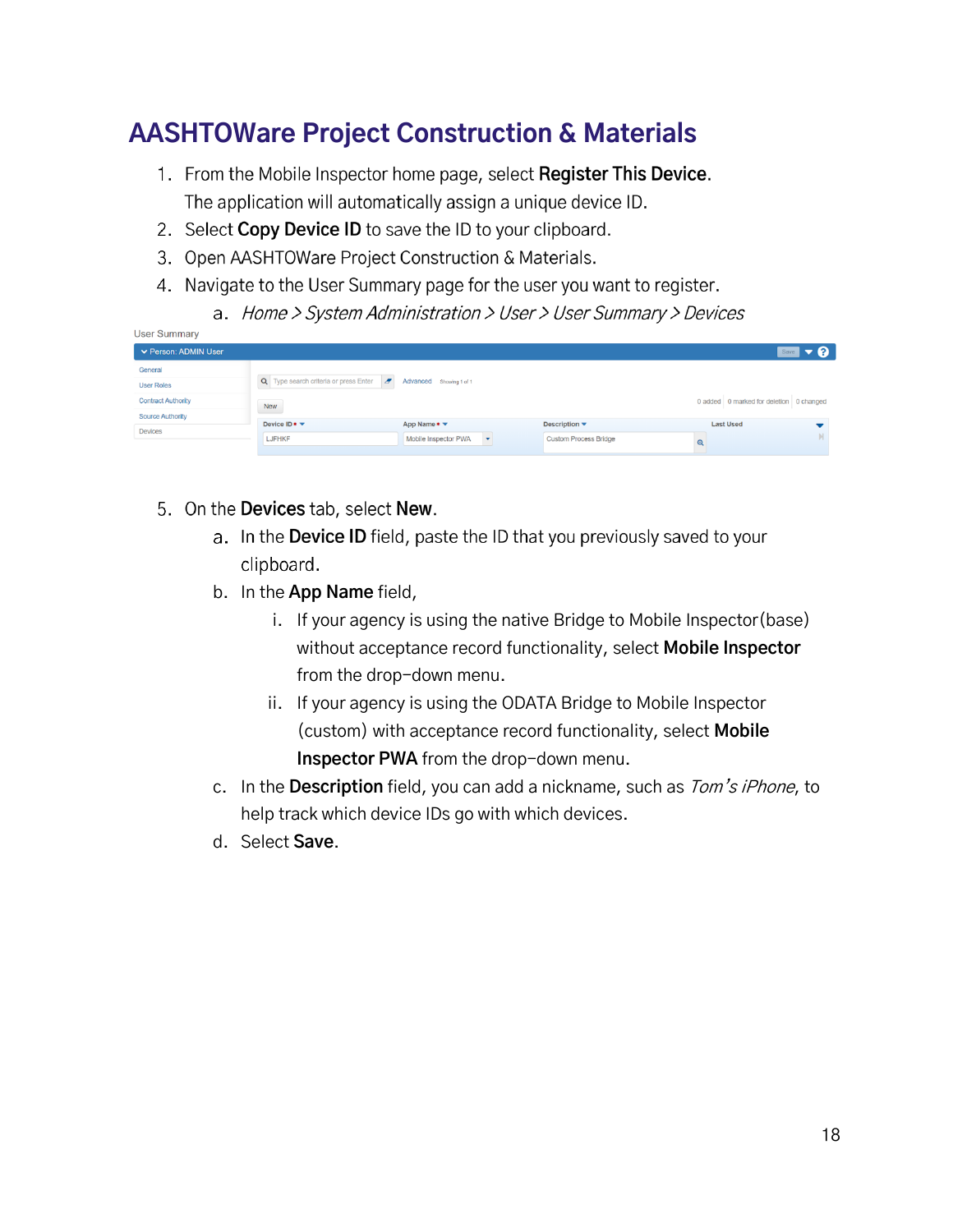### <span id="page-18-0"></span>**Appia**

- From the Mobile Inspector home page, select **Register This Device**.
	- a. The application will automatically assign a unique device ID.
- 2. Select **Copy Device ID** to save the ID to your clipboard.
- 3. Open Appia.
- From the home page, select **System Mgt**.
- 5. On the Users page, locate the row for the user you want to register, and select **Devices**.
- From the Devices page, select **Add**.
	- a. In the **Name** field, add a nickname, such as Tom's iPhone, to help track which device IDs go with which devices.
	- b. In the **Device ID** field, paste the ID that you previously saved to your clipboard.
	- c. Select **Save.**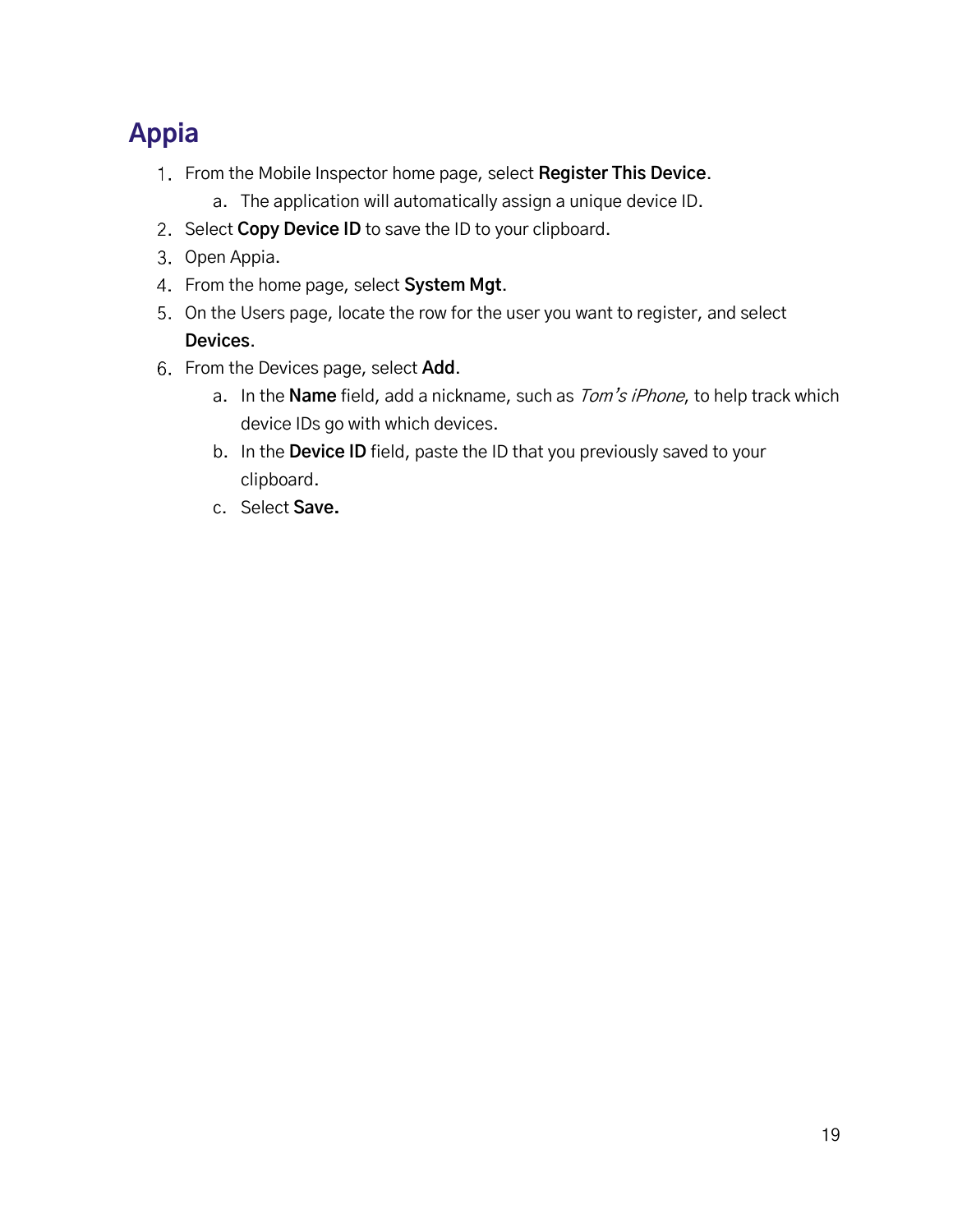### <span id="page-19-0"></span>**Data Setup for AASHTOWare Project Construction & Materials**

### <span id="page-19-1"></span>**Overview**

Data setup varies depending on which bridge process and which version of AASHTOWare Project Construction & Materials you are using.

You have the option to continue using the native AASHTOWare Project Bridge, or you can upgrade to AASHTOWare Project ODATA Bridge. ODATA Bridge enables your agency to use acceptance records. Keep in mind that you must upgrade to ODATA Bridge **before** upgrading to AASHTOWare Project Construction & Materials version 4.5 or later.

The following section is an overview of key points of setup required to use the native bridge, to upgrade from the native bridge to the ODATA bridge, and to use the ODATA bridge. For more detailed information, see the subsequent sections below.

#### **Setup for the native bridge without acceptance records**

- **+** Assign user roles
- **+** Assign contract specific authority

#### **Upgrading to AASHTOWare Project ODATA Bridge**

**+** Prevent duplicate information or data loss when switching from the native bridge to the ODATA bridge

#### **Setup for the ODATA bridge with acceptance records**

- **+** Assign or create user roles
- **+** Assign contract specific authority
- **+** Create integrations for accessing the custom ODATA bridge process
- **+** Configure and create a custom process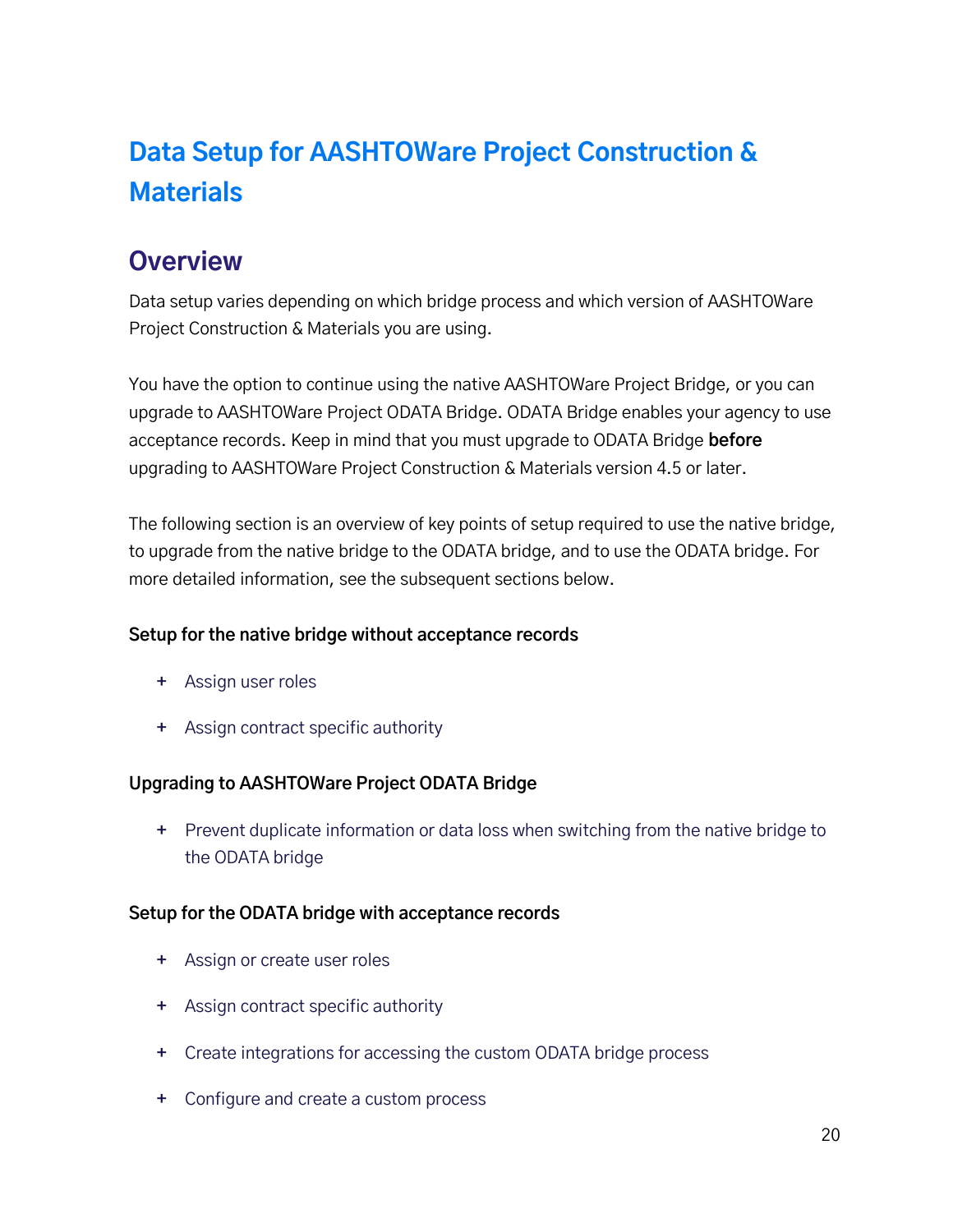### <span id="page-20-0"></span>**Setup for the native bridge without acceptance records**

#### <span id="page-20-1"></span>**User roles**

- 1. Navigate to the Role Summary page.
	- a. Home > System Administration > Users > User Summary > General
- 2. On the **General** tab, verify the user is assigned a user role with the **DWR Inspector** check box selected.

For more information, see *Maintaining User Roles* in the Web-Based AASHTOWare Project online Help or in the AASHTOWare Project User's Guide for Construction & Materials.

### <span id="page-20-2"></span>**Contract-specific authority**

Assign users the proper permissions to access records in AASHTOWare Project Construction & Materials by assigning contract specific authority.

- 1. Navigate to the Contract Administration Summary page of the contract you want to authorize.
	- a. Home > Construction > Contract Administration > Contract Administration Summary > Contract Authority
- 2. On the **Contract Authority** tab, assign users contract-specific authority to the contracts they will need to support while using Mobile Inspector, using a role with the **DWR Inspector** check box selected.

**Note**: In AASHTOWare Project Construction & Materials 4.2 or later, this can also be done on the Contract Specific Authorities component.

For more information, see Maintaining Contract Authorities and Managing Contract Specific Authorities in the Web-Based AASHTOWare Project online Help or in the AASHTOWare Project User's Guide for Construction & Materials.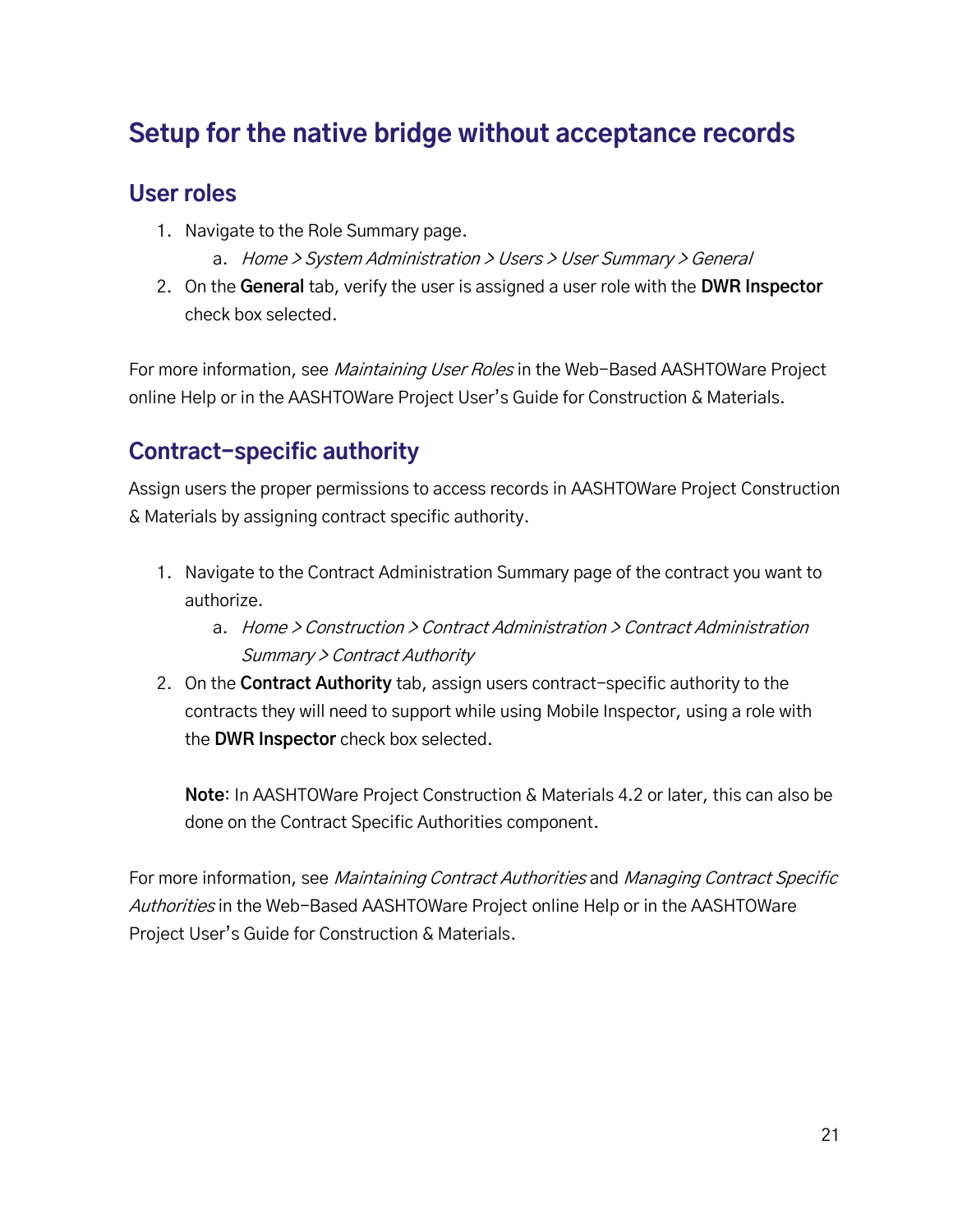### <span id="page-21-0"></span>**Upgrading to AASHTOWare Project ODATA bridge**

**CAUTION**: To prevent duplicate information or data loss when switching from the native bridge to the ODATA bridge follow the steps carefully. If you need product support, see the [Support](#page-35-0) section of this document.

Follow the steps below to upgrade to ODATA Bridge:

- 1. Ensure you have locked and synced all outstanding DWRs in your Mobile Inspector app.
- 2. Run the Bridge to Mobile Inspector (base) process.
- 3. Change the App Name on all agency devices to Mobile Inspector PWA.
- 4. Re-run the Bridge to Mobile Inspector (base) process to delete all old contracts.
- 5. After SYNC is cleared, run the ODATA Bridge to Mobile Inspector 2 (custom) process (continue to the next section for setup information).

### <span id="page-21-1"></span>**Setup for the ODATA bridge with acceptance records**

#### <span id="page-21-2"></span>**User roles**

You will need to create two custom roles:

- **+** An Admin role for system-level operations, such as retrieving devices and ContractUserRoleAuthority
- **+** An Inspector role for device users

These roles provide the minimum access rights for use with Mobile Inspector.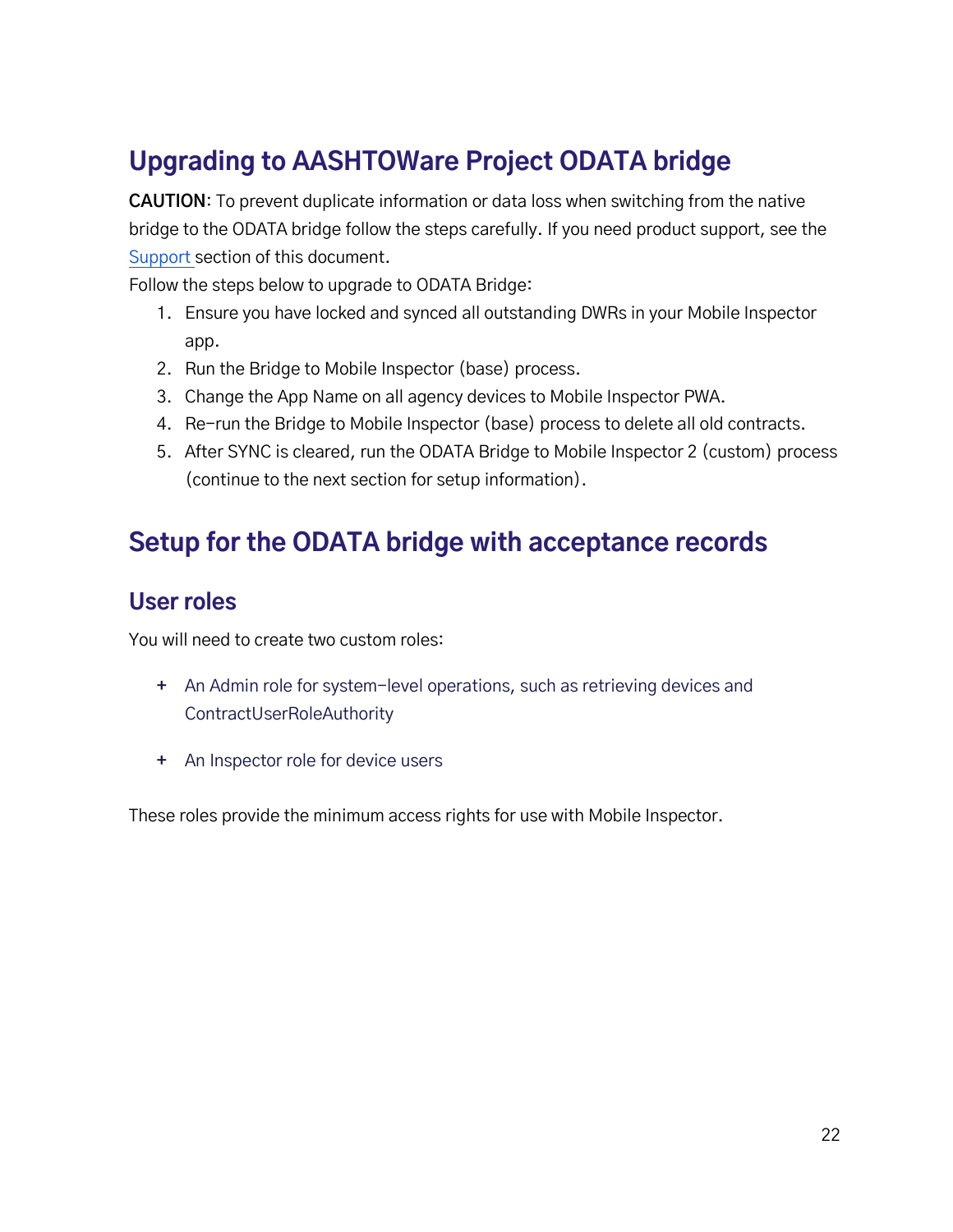#### **Admin role**

There are two ways to create the Admin role:

- 1. Use the script "sample-scripts/MobileInspectorAdminRole.sql" as a sample to create a role named "MobileInspectorAdmin".
- 2. Create a role with ID "MobileInspectorAdmin" and the following permissions:

**View access to**: AddNewSmfmiFromDsrMaterial AddReferenceCrewToACostSheet ApplyDwrContractTime ApprovedFacilityProductsReport ApprovedSourceProductsReport ArchiveSourceVersion AssociateFacilityToSml AssociateProfileToEstimate AssociateProfileToTask AssociateSourceToSml BidHistoryProfileReport Brands BridgeToFieldInterviewer CTAvailableSuspendResumes CalculateBidBasedPrice **CalculateItemHistoryPrice** CaseData ConformanceWageDecisions ContractAdministrativeOffices **ContractItems** ContractListBySubcontractorReport ContractProjectItemMaterialSetMateri als ContractProjectItemMaterialSets ContractProjectItems ContractProjectWageDecisions **ContractTimes** ContractUserRoleAuthorities ContractVendorEquipments ContractVendorPersonnels ContractVendorStaffs

**Contractors Contracts** CopyAgencyEntity CopyAgencyView CopyAssetsToVendors CopyBidHistoryProfile CopyConceptSnapshot CopyContingencyAssignmentProfile CopyCostEstimateItemPriceTasksToC ostEstimateItem CopyCostEstimateItemTaskGroup CopyCostSheetsToCostEstimateItem CopyDsr CopyFacilityMaterialCategoriesToFacil ities CopyFacilityMaterialCategoriesToSour ces CopyFacilityMaterialsToFacilities CopyFacilityMaterialsToSources **CopyItemActions** CopyItemFamilyActions CopyMaintenanceSchedule CopyMarketArea CopyMixDesign CopyProjectSnapshot CopyRefContractorEvaluation CopyRefFormula CopyRefFundPkgToContractFundPkg CopyRefFundPkgToFundPkg CopyRefItem CopyRefItemBidBasedTask CopyRefItemMaterialSet CopyRefItemMaterialSets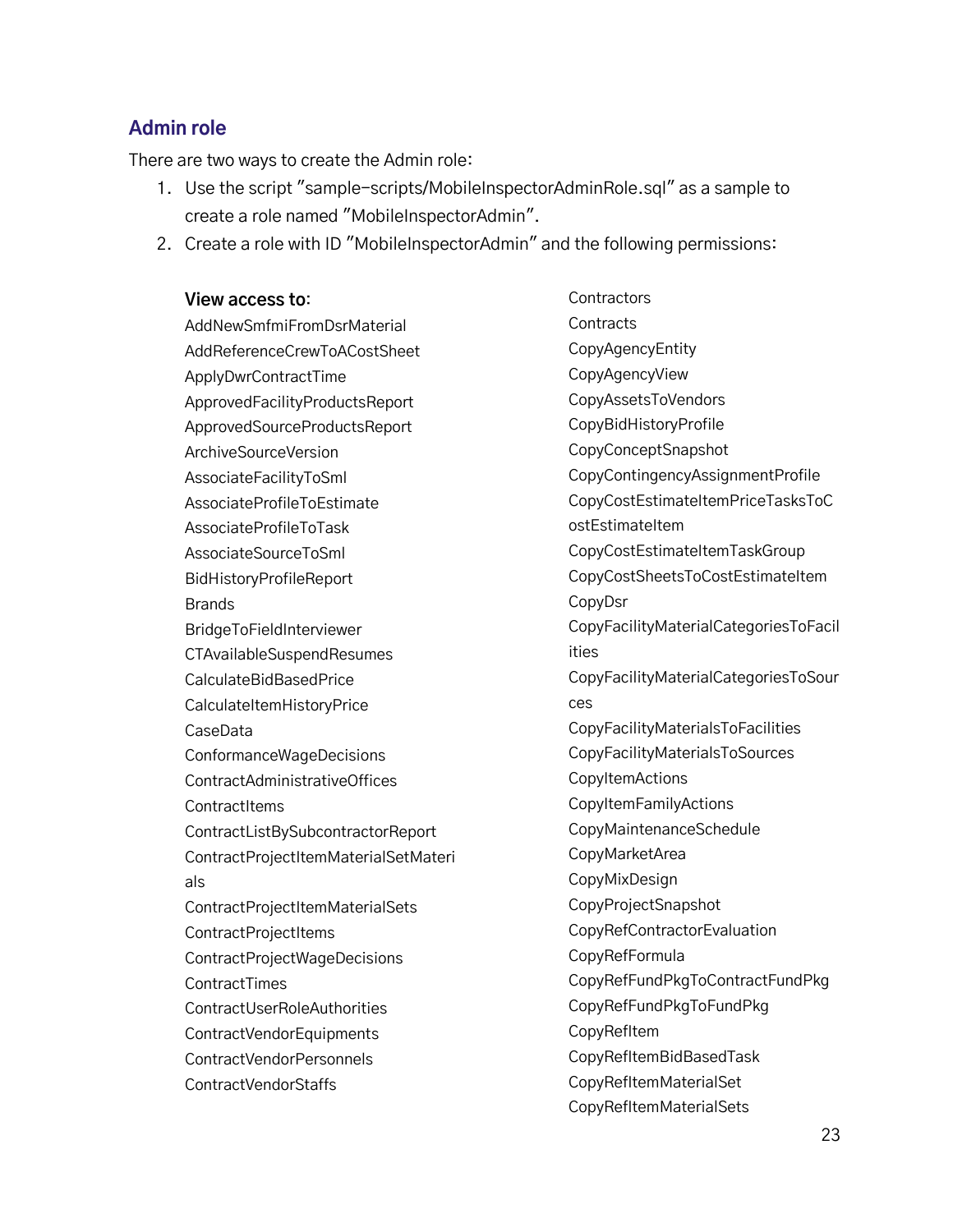CopyRefItemPriceTasksToCostEstimat eItem CopyRefItemTaskGroup CopyRefItemTaskGroupToCostEstimat eItemTaskGroup CopyRefWageDecision CopyRefWageDecisionModification CopySourceMaterialCategoriesToFacil ities CopySourceMaterialCategoriesToSour ces CopySourceMaterialsToFacilities CopySourceMaterialsToSources CopyTransitionProfile CreateApprovalGroupAssignedRole CreateCostEstimateSnapshotProcess CreateNewSampleRecordFromDsrMat erialSmfmi CreateRefContractorEvaluationNewVe rsion CustomMetadata DWRContractVendorEquipments DWRContractorPersonnels DWRContractorStaffs DWRContractors DWRStaffRecords DailyWorkReportRemarks DailyWorkReports **DbeDirectory** DecisionClasses DeleteProfileFromTask DwrContractTimes DwrItemPostingAttentionFlags **DwrItemPostings** DWRNotes Employers EvaluateFormula ExportAgencyViewData ExportAgencyViewUsageData

**Facilities** FacilityAuthorityHistory FacilityMaterials **GetFieldsForEntity** ImportCostEstimateReferenceData ImportDataLoader ImportRefItemAgencyViews ImportRefItemMapping Integrations **IssueData LicenseKeys LockDsr** MaterialApprovedSourcesReport MaterialCategoryApprovedSourcesRe port **Materials** OJTByContractAndTradeCategoryRep ort OJTEmploymentInformation RefCodeTableValues ReferenceEquipments ReferencePersonnels RefItemMaterialSets RefVendorMailingLabels RefWeathers RemarkModelMappings RestrictGlobalSMFMIAuthority **SMFMIAuthorities** SaveFormula SetGlobalSMFMIAuthority SourceAuthorityHistory SourceMaterialFacilityMaterialIdentifi cations **SourceMaterials** Sources **SubcontractItems Subcontracts TestResultsReport** UnLockDsr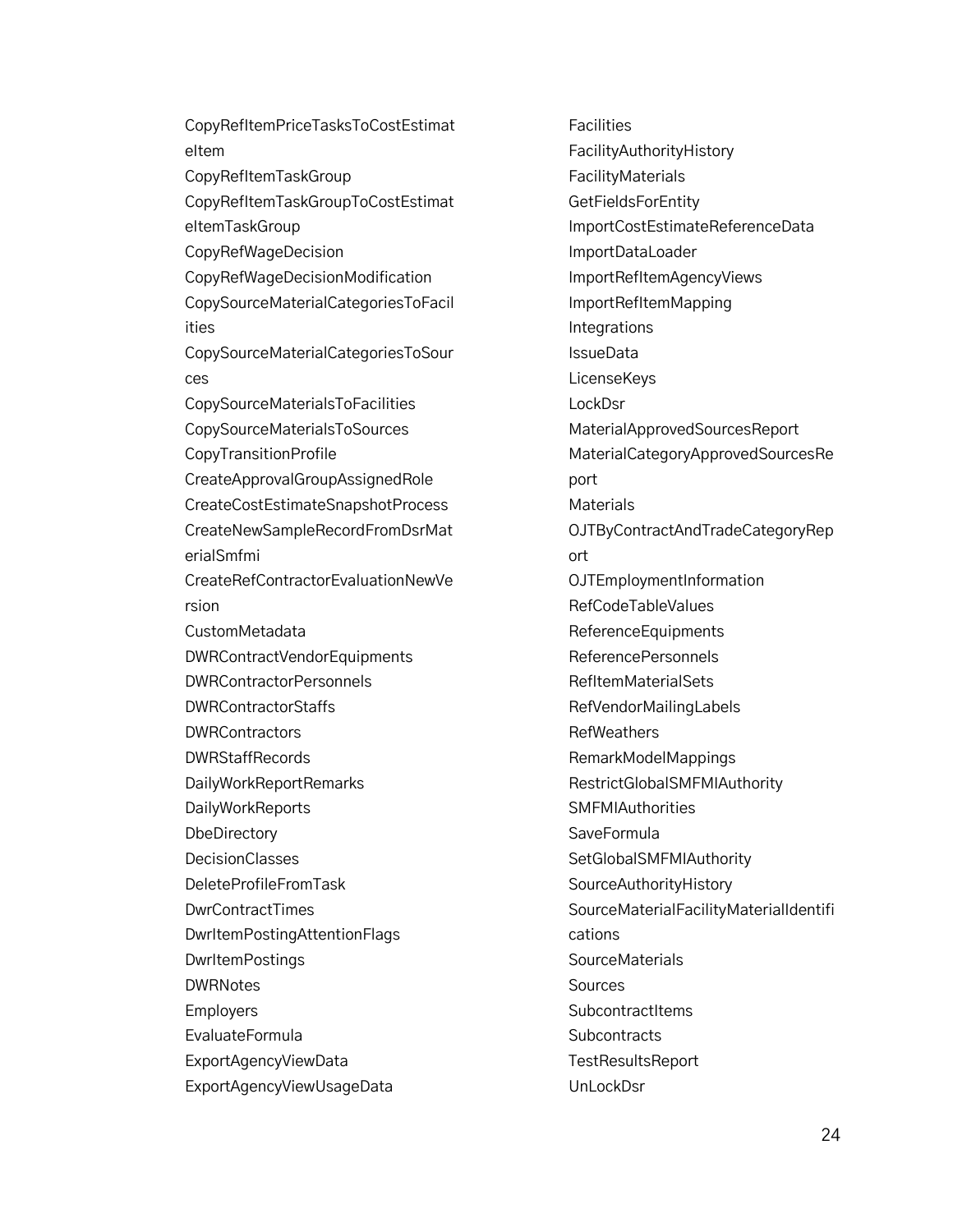UpdateConceptSpecBook UserDevices UserInfos UserRoleOfficeAuthorities UserRoles ValidateSampleDate

WageDecisionModificationReport **View and Update access to**: AgencyOptions

**Note**: If your agency uses custom Workflows, you must give View, Update, and Delete access rights to the ActiveContract Phase for the Mobile Inspector Admin role.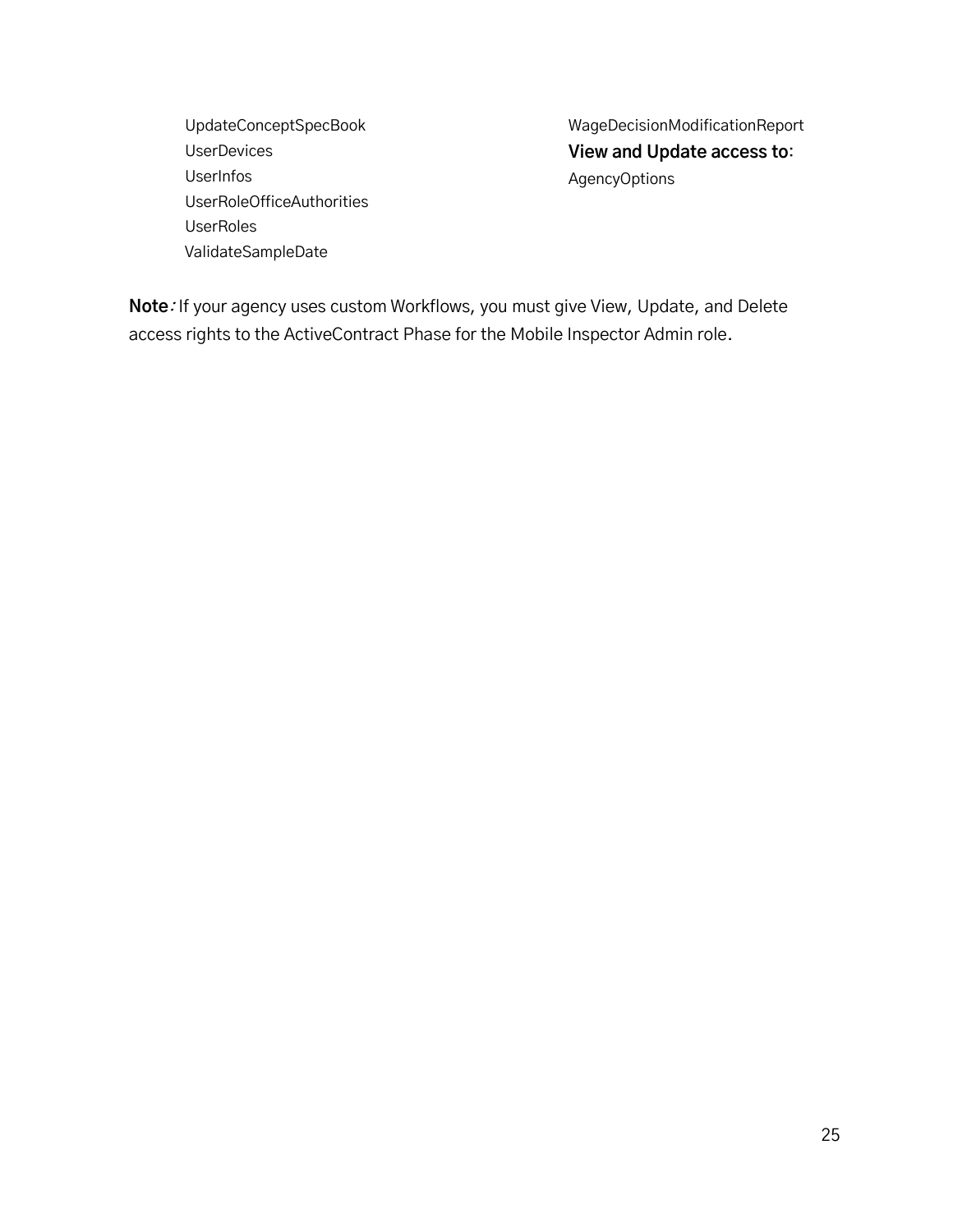#### **Inspector role**

There are two ways to create the Inspector role:

- 1. Use the script "sample-scripts/MobileInspectorRole.sql" as a sample to create a role named "MobileInspector".
- 2. Create a role with ID "MobileInspector", the **DWR Inspector** check box selected, and the following permissions:

**Note**: If you already use a role for your field personnel, you have the option to configure the existing role for the integration. You will need to verify the role has the same minimum permissions listed below.

| View access to:                 | Attachments                    |  |
|---------------------------------|--------------------------------|--|
| <b>Brands</b>                   | DWRContractVendorEquipments    |  |
| ReferenceEquipments             | <b>DWRContractorPersonnels</b> |  |
| <b>ReferencePersonnels</b>      | <b>DWRContractorStaffs</b>     |  |
|                                 | <b>DWRContractors</b>          |  |
| View and Add to:                | <b>DWRStaffRecords</b>         |  |
| <b>DWRNotes</b>                 | <b>DailyWorkReportRemarks</b>  |  |
|                                 | DailyWorkReports               |  |
|                                 | <b>DwrAcceptanceRecords</b>    |  |
| View, Update, and Add access    | DwrContractTimes               |  |
| to:                             | DwrltemPostingAttentionFlags   |  |
| <b>UserFilters</b>              | DwrltemPostingQuantities       |  |
|                                 | DwrltemPostings                |  |
| View, Update, and Delete access | DwrWorkItems                   |  |
| to:                             | <b>RecentActivities</b>        |  |
| AttachmentFileData              |                                |  |

AttachmentRoles

**Note**: If your agency uses custom Workflows, you must give View, Update, and Delete access rights to the ActiveContract Phase for the Mobile Inspector role.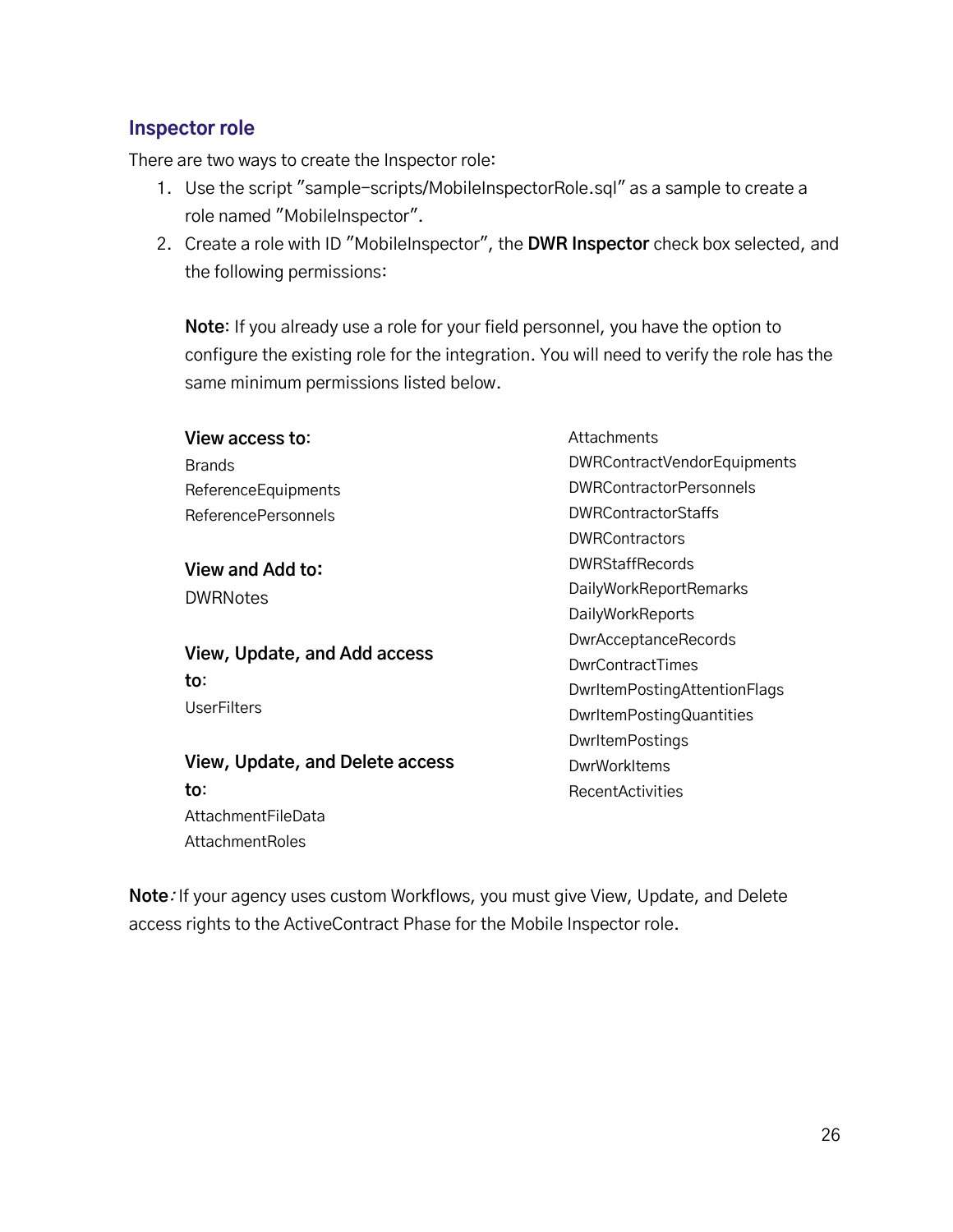### <span id="page-26-0"></span>**Contract-specific authority**

Assign users the proper permissions to access records in AASHTOWare Project Construction & Materials by assigning contract-specific authority.

- 1. Navigate to the Contract Administration Summary page of the contract you want to authorize.
	- a. Home > Construction > Contract Administration > Contract Administration Summary > Contract Authority
- 2. On the **Contract Authority** tab, assign users contract-specific authority to the contracts they will need to support while using Mobile Inspector, using the Inspector role.

**Note**: In AASHTOWare Project Construction & Materials 4.2 or later, this can also be done on the Contract Specific Authorities component.

For more information, see Maintaining Contract Authorities and Managing Contract Specific Authorities in the Web-Based AASHTOWare Project online Help or in the AASHTOWare Project User's Guide for Construction & Materials.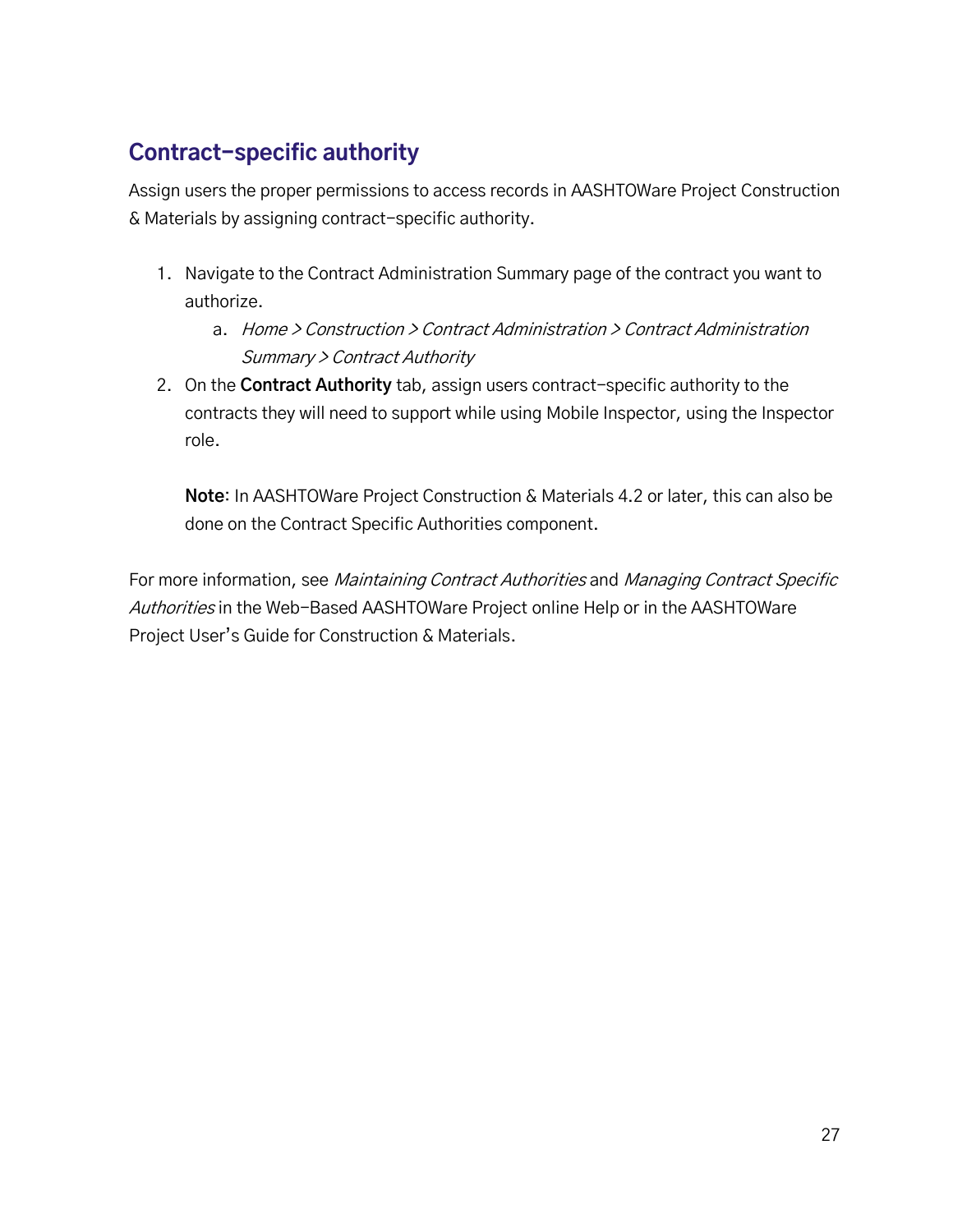### <span id="page-27-0"></span>**Integrations for the custom ODATA bridge**

You will need to create two integrations:

- **+** One that uses the admin role
- **+** One that uses the inspector role

These will be used by the custom ODATA bridge process to access AASHTOWare Project Construction & Materials.

For more information, see Using Integrations and the Authorization Model Service in the AASHTOWare Project System Administration Customization Guide.

- 1. Create an integration named "MobileInspectorAdmin".
	- a. Assign the role MobileInspectorAdmin to the integration.
	- b. Select the **Active** check box.
- 2. Select the integration **MobileInspectorAdmin** and generate the access key.
	- a. Make a note of the key for the process configuration later.
- 3. Create an integration named "MobileInspector".
	- a. Assign the role MobileInspector to the integration (or your existing role if you are reusing one).
	- b. Select the **Active** check box.
- 4. Select the integration **MobileInspector** and generate the access key.
	- a. Make a note of the key for the process configuration later.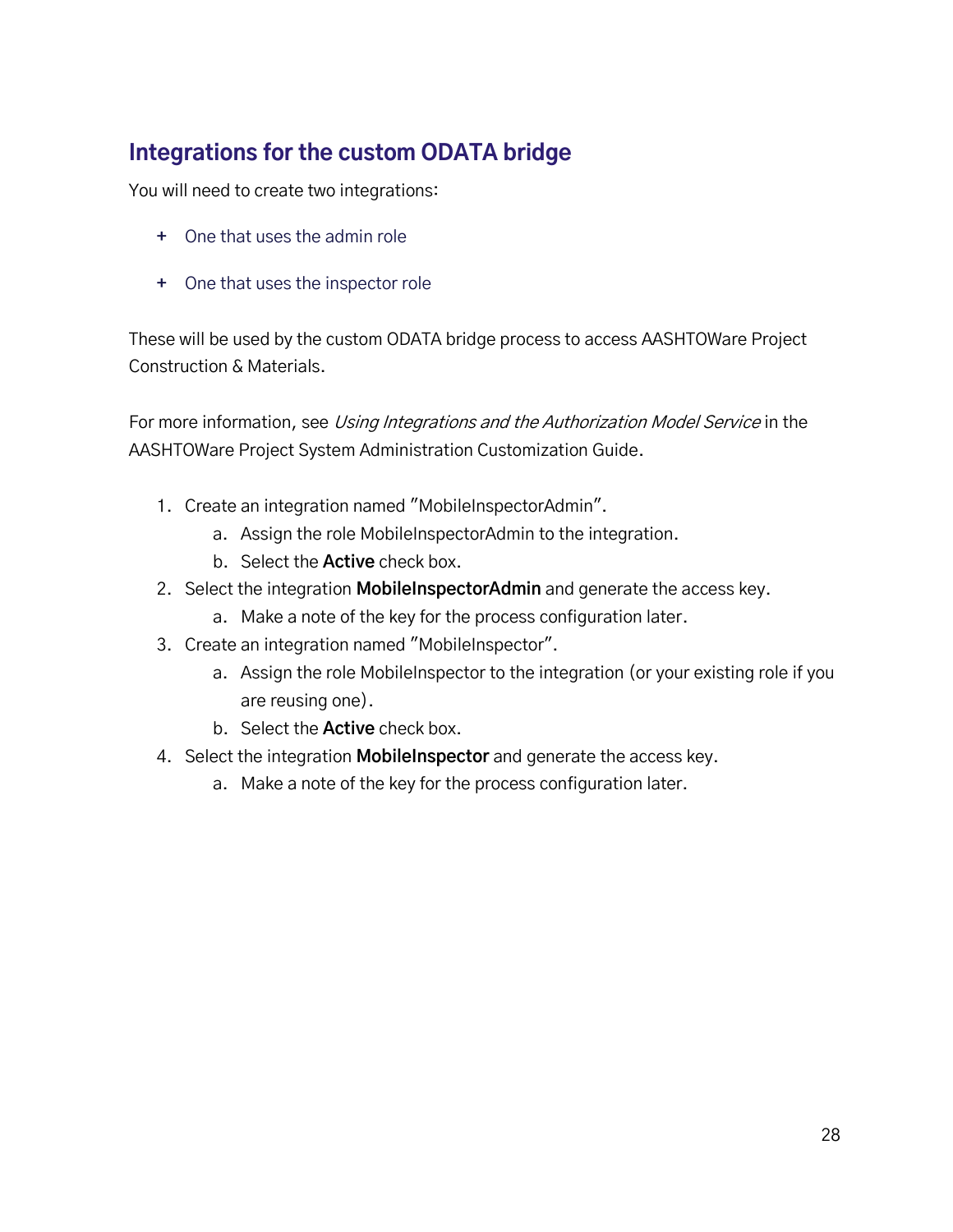#### <span id="page-28-0"></span>**Custom process**

Once the integrations have been created, you will need to configure and create the custom process executable file to the application server.

#### **Configure**

The AASHTOWare Project ODATA Bridge.zip package is available o[n aashtowareproject.org](https://www.aashtowareproject.org/) > Downloads > Software Downloads > Product: AASHTOWare Project ODATA Bridge, Download Type: Bridge.

- 1. Extract the files from the zip.
- 2. From the installation package, copy all contents from the bin folder to: <AWP InstallationFolder>\ProcessesAndUtils\MobileInspectorBridge
- 3. Edit the file MobileInspectorODataBridge.exe.config and find the settings below.

**Note:** Only the entries between the <value> tags should be changed.

#### Example

```
<setting name="AMS_AP_ENDPOINT" serializeAs="String">
```
<value>https://ap.mydot.gov:8045/AuthModelsHost/AuthModelService.svc/ </value>

</setting>

#### **Settings**

AMS\_AP\_ENDPOINT:

**+** This is the AASHTOWare Project Construction & Materials authorization model service (AMS) URL.

INTEGRATION\_APP\_NAME: "MobileInspectorAdmin"

**+** This is the name of the application integration for Mobile Inspector that is set up in AASHTOWare Project Construction & Materials.

INTEGRATION\_SECRET\_KEY: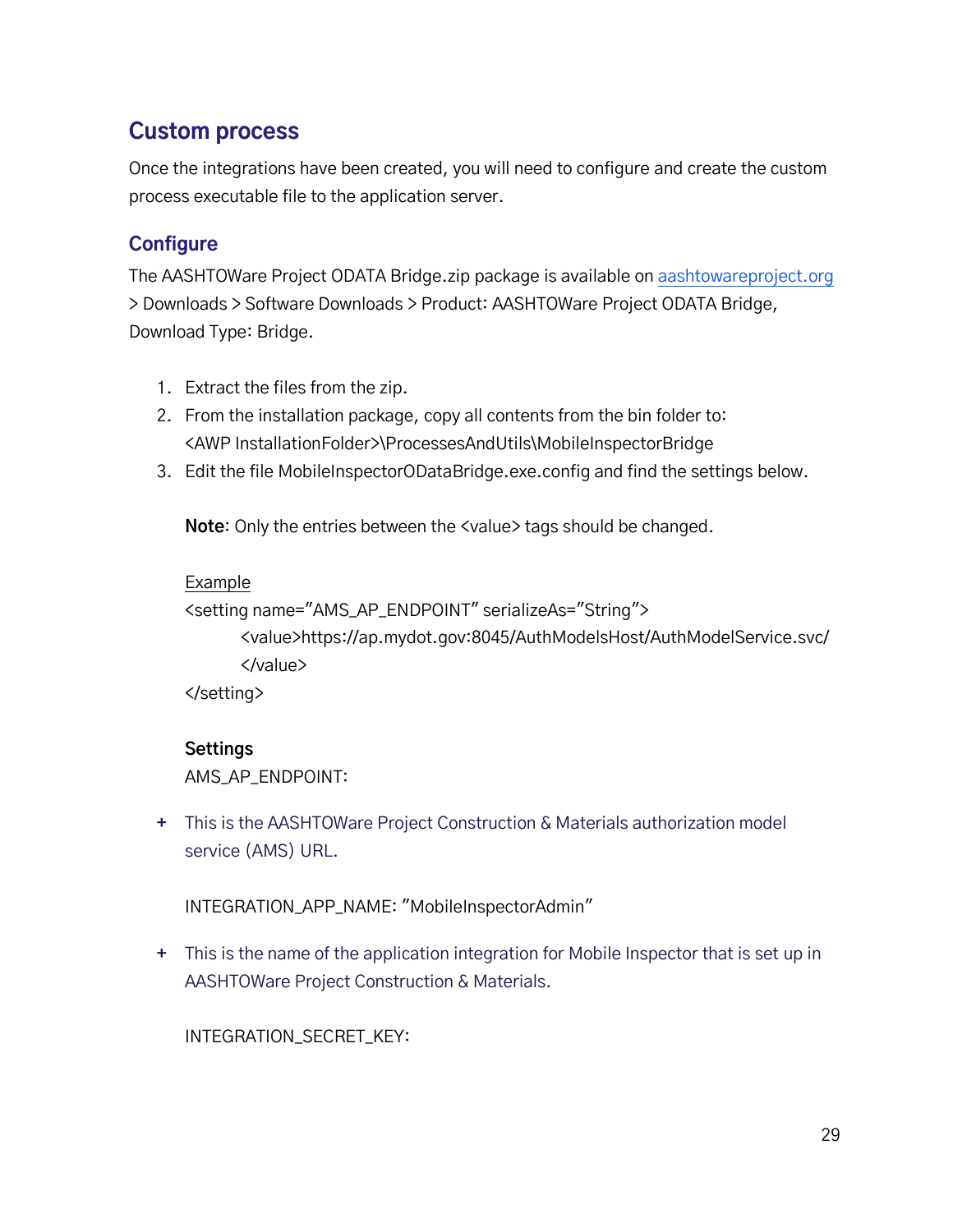**+** This is the secret key that was generated for the MobileInspectorAdmin integration. You made a note of this earlier.

INTEGRATION\_USER\_NAME: "MobileInspector"

**+** This is the name of the application integration for Mobile Inspector that is setup in AASHTOWare Project Construction & Materials and is configured with a limited role for the device users.

INTEGRATION\_SECRET\_KEY\_USER:

**+** This is the access key that was generated for the Mobile Inspector integration. You made a note of this earlier.

SYNC\_ENDPOINT:

**+** This is the SYNC URL. This should be set already and does not need to be changed.

CMS\_ID:

**+** This is the construction management system (CMS) ID for the AASHTOWare Project Construction & Materials install.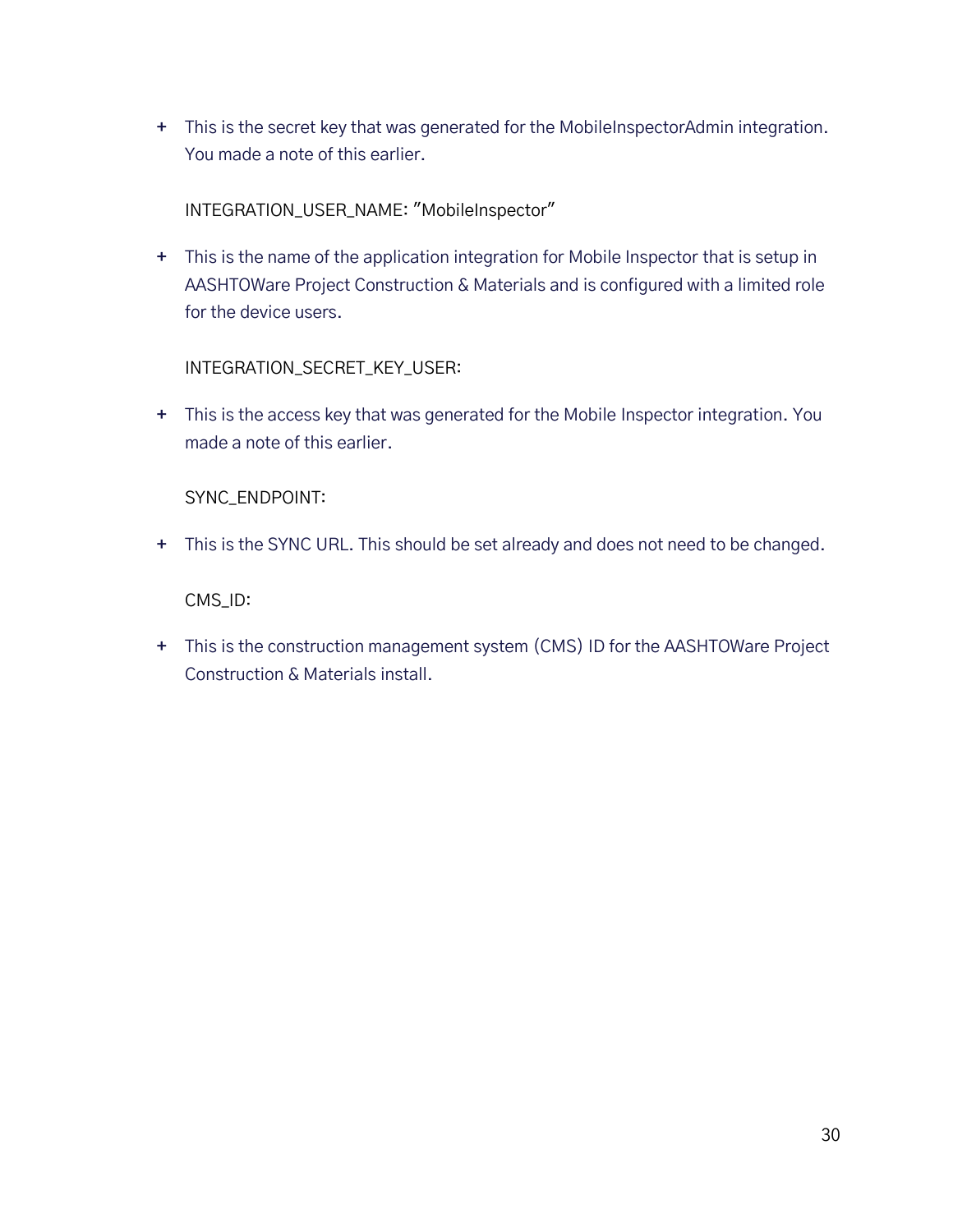#### **Create**

You will need to add a custom process to your agency's instance of AASHTOWare Project Construction & Materials.

For more information, see *Creating a Custom Process* in the Web-Based AASHTOWare Project online Help or in the AASHTOWare Project User's Guide for Construction & Materials.

1. Create the custom process with the following information,

#### **General tab**

CustomProcessID: OdataBridgeMobileInspector2 Process Description: ODATA Bridge to Mobile Inspector 2 FileName: MobileInspectorBridge\MobileInspectorODataBridge.exe Entity ID: <br/>blank> Output Type: Text

#### **Parameters tab**

Parameters: [None]

**Note**: The text entered in the **Process Description** field is what will appear in the process list on the Execute Process component.

2. Assign permissions to run this process to any roles in AASHTOWare Project Construction & Materials that need it.

For more information, see Assigning Custom Process Access Rights to a Role in the Web-Based AASHTOWare Project online Help or in the AASHTOWare Project User's Guide for Construction & Materials.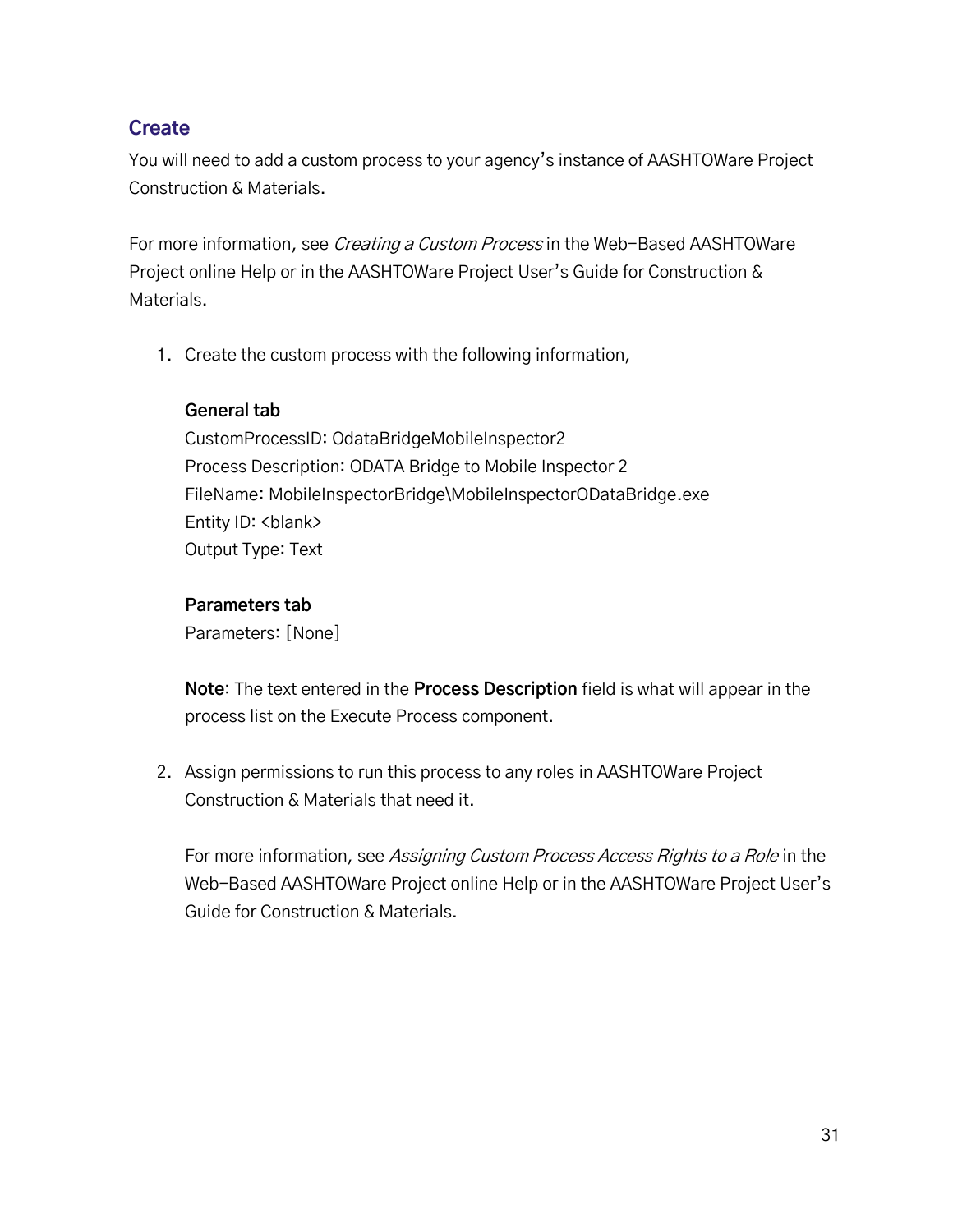### <span id="page-31-0"></span>**Syncing Data to Mobile Inspector**

Syncing is the final step in integrating Mobile Inspector with your construction management system (CMS). Now that you have completed setting up the required data conditions, you will be able to use Mobile Inspector to sync contract data between your device and CMS.

### <span id="page-31-1"></span>**AASHTOWare Project Construction & Materials**

You can run the bridge process manually or schedule it to run automatically at regular intervals. The frequency with which this process runs determines how often data is exchanged between Mobile Inspector and AASHTOWare Project Construction & Materials.

- 1. Open AASHTOWare Project Construction & Materials.
- 2. From the dashboard, select the **Actions** button in the upper right corner of the page, then select **Execute Process**. The Execute Process page will open.
- 3. From the process list, select either **Bridge to Mobile Inspector** or **ODATA Bridge to Mobile Inspector 2,** as appropriate.

**Important**: If you are switching from the native bridge to the ODATA bridge, follow the steps listed in the [Upgrading to AASHTOWare Project ODATA Bridge](#page-21-0) section above.

- a. To run the process manually, select **Execute**. After **Execute** is selected, the process will run immediately.
- b. To set up a scheduled process, select the **Enable Scheduling** check box. This will allow you to build out your schedule frequency information. Due to run time length of the custom process, a minimum of 10 minutes is recommended as a scheduled frequency. Click the Schedule button to save the new process schedule.
- c. If you have enabled scheduling, the time frame you established will have to expire before the process runs.
- 4. In Mobile Inspector, select **Menu** (three horizontal lines), then navigate to the SYNC page.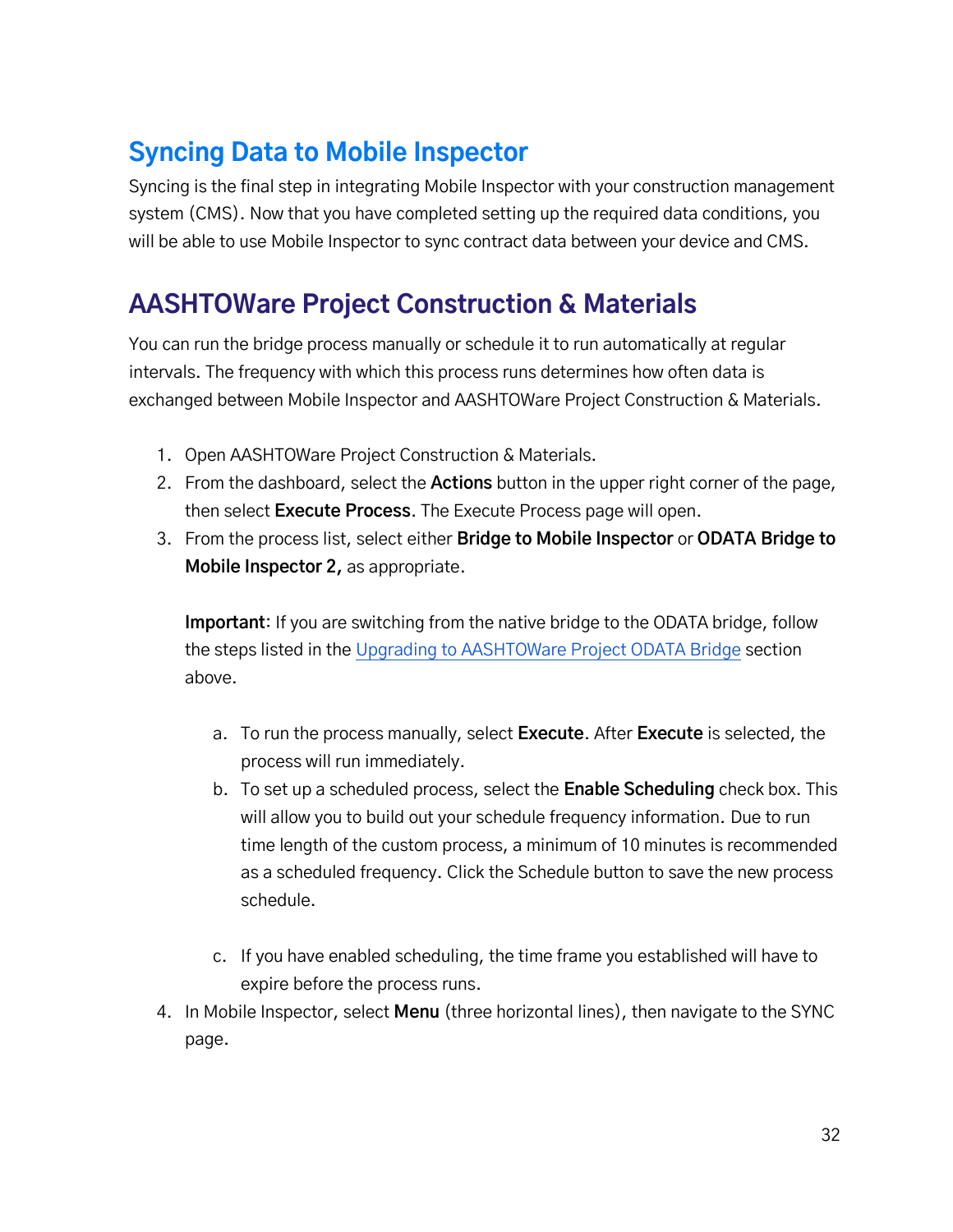**Note**: If you have not yet accepted the Terms of Use and registered your device, you will not be able to navigate to the SYNC page.

- 5. On the SYNC page, select **SYNC DATA** from the upper right corner of the page.
	- a. A pop-up window will display during the SYNC process and disappear once syncing is complete.
- 6. When you are ready to SYNC locked DWRs from Mobile Inspector to AASHTOWare Project Construction & Materials, select **SYNC DATA** again in Mobile Inspector.
- 7. The bridge process will need to be run again in order to retrieve data packages from Mobile Inspector. The base bridge and custom ODATA bridge processes can be run manually or through a scheduled process, as discussed above.

**Note**: For more information regarding the status of the bridge process, in AASHTOWare Project Construction & Materials, click the **Actions** button in the upper right corner of the page, then select **Open Process History**. If the process passed, a bridge output log and an error log will be present. If it failed, only an error log will be present.

**Note**: If the bridge process is run manually, the process results will automatically display in a new browser tab upon completion. If the custom process has been scheduled, the results will appear in the Process History Overview page of AASHTOWare Project Construction & Materials. The bridge output log will be the best source of information regarding which data was passed to and from Mobile Inspector.

After you have successfully synced, your field personnel are ready to begin using Mobile Inspector. The Mobile Inspector in-app help describes how users can create daily work reports (DWRs) and record field inspection data in the app.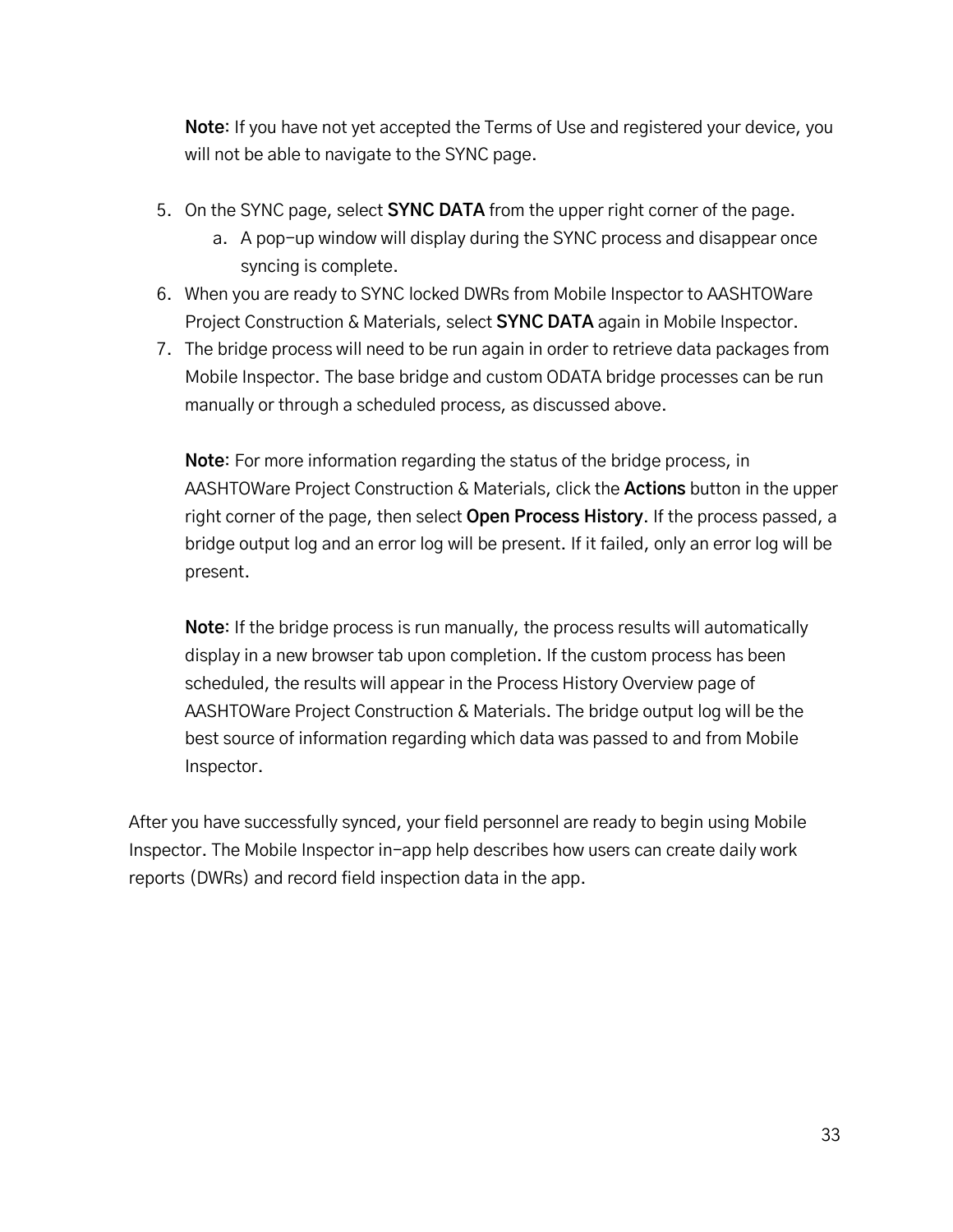### <span id="page-33-0"></span>**Appia**

Daily Reports must be locked in order to send from Mobile Inspector to Appia.

1. Click the white **SYNC DATA** button in the upper right corner of the SYNC page.

**Note**: Standard SYNC functionality in Appia still applies.

Once you have successfully synced, your field personnel are ready to begin using Mobile Inspector.

### <span id="page-33-1"></span>**Measure Service**

The Mobile Inspector Measure Service feature allows users to import measurement data directly from a third-party application into a Mobile Inspector report. This feature is available for contracts in AASHTOWare Project Construction & Materials and Appia.

To enable, navigate to the Mobile Inspector About screen, select **Measure Service**, then click the **Enable Measure Service** toggle button.

- **+** For Trimble Access
	- o Open Trimble Access, select the **globe** icon in the upper left corner of the screen, then click the **Mobile Inspector** button.
		- You can now import Mobile Inspector projects into Trimble Access as you would any other project.

For device support, call Trimble Access support.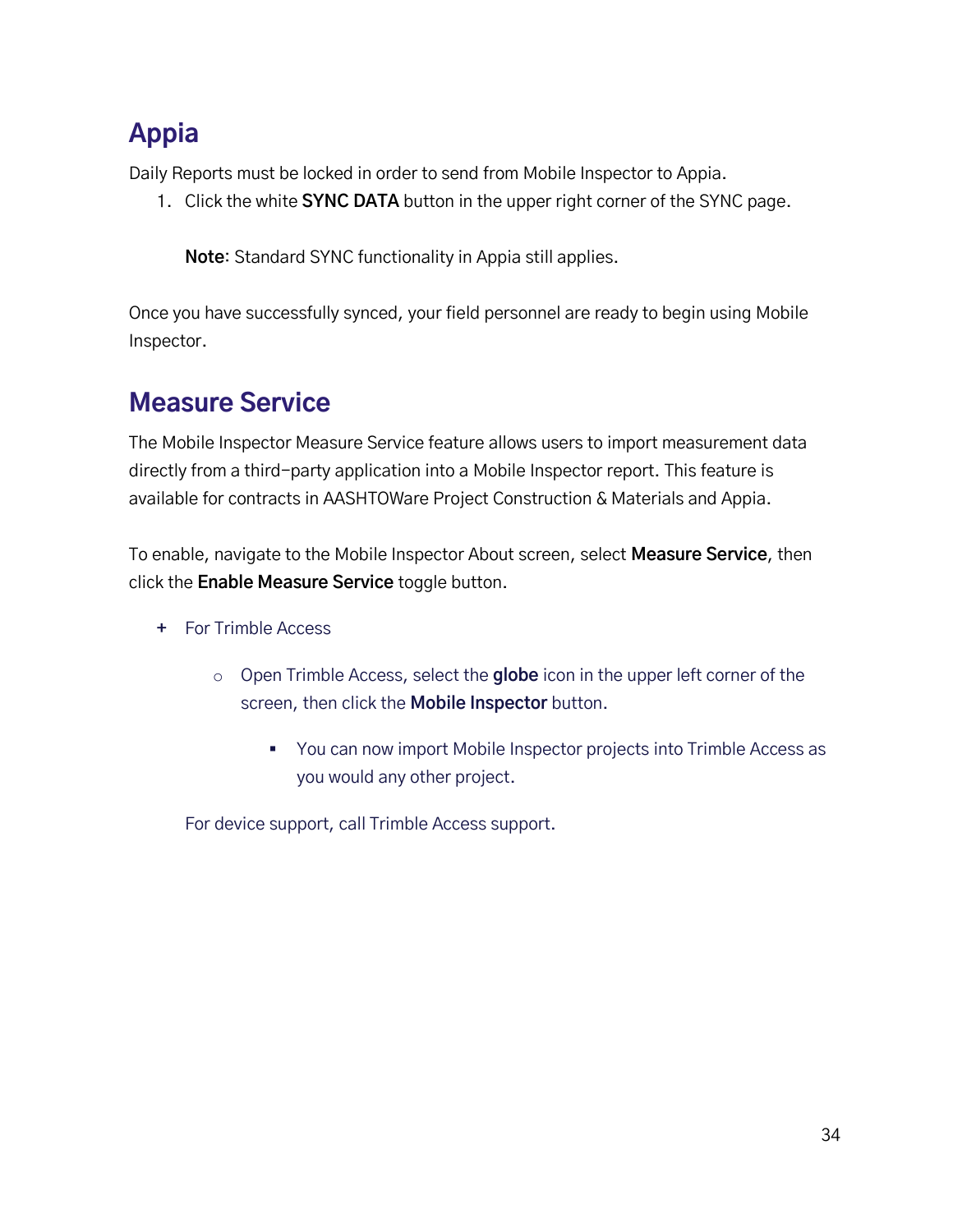### <span id="page-34-0"></span>**Preserving Data in Mobile Inspector**

- **+** For an **Android device**, data will be lost if the browser data (Chrome) is cleared globally or on the mobileinspector.app domain.
- **+** For an iOS device,
	- o In a **docked app**, data will be lost if the app is deleted from the home screen.
	- o In a **non-docked app**, data will be lost if the browser data (Safari) is cleared globally or on the mobileinspector.app domain.
- **+** For a **Windows device**, data will be lost if the browser data (Chrome, Edge) is cleared globally or on the mobileinspector.app domain.

Additionally, switching browsers will "lose data" in the sense that the new browser won't have the data from the old browser.

**CAUTION**: Do not uninstall the app in order to troubleshoot an issue. This can cause unintended consequences, particularly with device IDs and associated data. If you need product support, see the [Support](#page-35-0) section of this document.